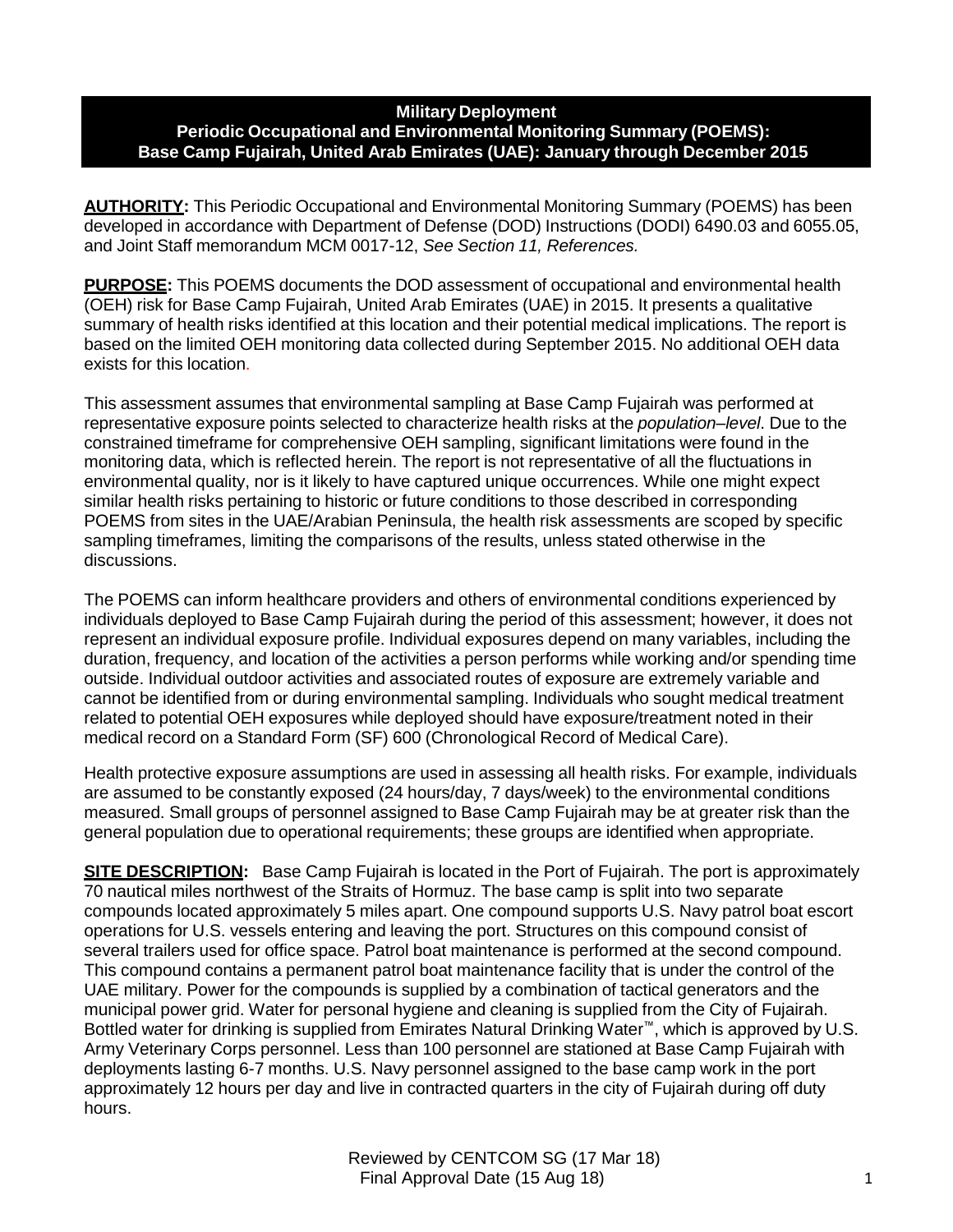**CLIMATE:** Fujairah weather is characterized as a hot desert climate. The summer season lasts from April to October with average temperatures climbing to 97°F or higher. June is the hottest month with an average high temperature of 102°F and low of 90°F. The winter season lasts from November to March with average temperatures below 80°F. The coldest days of the year occur in January when the average low is 63°F with a high of 75°F. Precipitation is most likely to occur in January and least likely to occur in May. The relative humidity typically ranges from 20% to 86% over the course of a year. The humidity is the lowest in May, at which time the relative humidity drops below 25%. Humidity is the highest during September, typically exceeding 83%. Average wind speeds over the course of the year vary from 0 miles per hour (mph) to 17 mph. Winds rarely exceed 27 mph. The highest wind speeds occur in May when the winds average 9 mph with daily maximum wind speeds around 17 mph. The lowest average wind speeds occur in September, at which time they average 5 mph. Daily maximum wind speeds rarely exceed 11 mph in September. The prevailing winds are from the east. These easterly winds off the Gulf of Oman bring Fujairah the most rainfall and the highest humidity within the UAE.

**SUMMARY:** Conditions that may pose a moderate or greater health risk are summarized in Table 1. Table 2 provides population-based risk estimates for identified OEH conditions at Base Camp Fujairah. As indicated in the detailed sections that follow Table 2, established controls that reduce health risk have been factored into this assessment. In some cases (e.g., ambient air) specific controls are noted, but not routinely available/feasible.

# **Table 1: Summary of Occupational and Environmental Conditions with Moderate or Greater Health Risk**

*Short-term health risks and medical implications:*

Heat injury: The short-term health risk of heat injury for unacclimatized individuals (i.e., onsite less than 4 weeks) and those with underlying health conditions is **moderate**. For all other individuals, the risk is **low**.

# *Long-term health risks and medical implications:*

**Not evaluated**; insufficient data exist upon which to evaluate long-term health risks associated with environmental stressors. **None identified** for endemic diseases.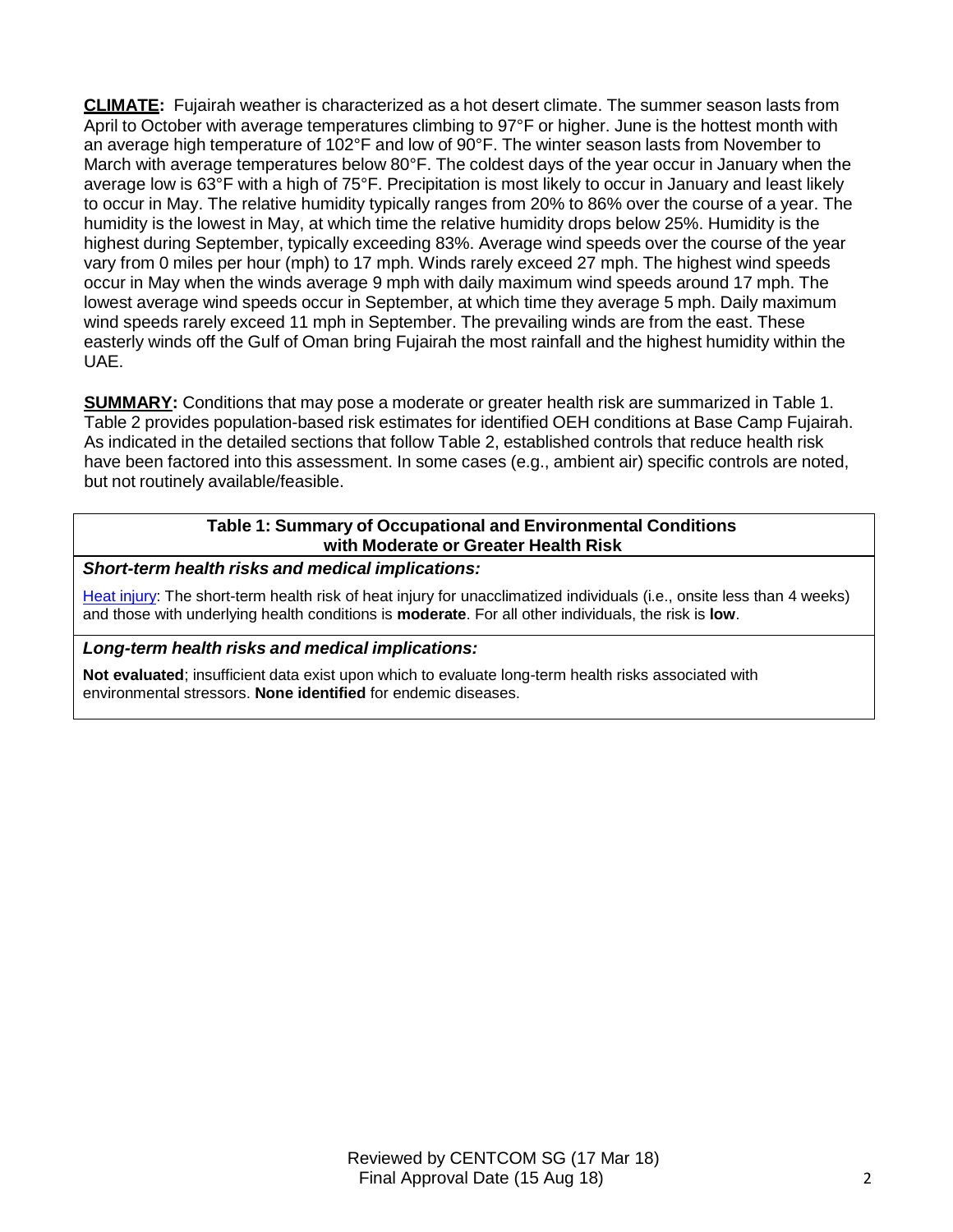| Table 2: Population-Based Health Risk Estimates - Base Camp Fujairah, UAE <sup>1,2</sup>                      |                                                                                                                                                                                                                                                                                                    |                                                                                                                                                      |                                                                                                         |
|---------------------------------------------------------------------------------------------------------------|----------------------------------------------------------------------------------------------------------------------------------------------------------------------------------------------------------------------------------------------------------------------------------------------------|------------------------------------------------------------------------------------------------------------------------------------------------------|---------------------------------------------------------------------------------------------------------|
| <b>Source of Identified</b><br>Health Risk <sup>3</sup>                                                       | <b>Unmitigated Health Risk</b><br>Estimate <sup>4</sup>                                                                                                                                                                                                                                            | <b>Control Measures</b><br>Implemented <sup>5</sup>                                                                                                  | <b>Residual Health Risk</b><br>Estimate <sup>4</sup>                                                    |
| Air                                                                                                           |                                                                                                                                                                                                                                                                                                    |                                                                                                                                                      |                                                                                                         |
| <b>Particulate matter less</b><br>than 10 microns in<br>diameter (PM <sub>10</sub> )                          | Short-term: Not evaluated; no<br>data exist upon which to base a<br>health risk assessment.                                                                                                                                                                                                        | Air-conditioned living and working<br>spaces provided<br>For those not working in air<br>conditioned spaces, time                                    | Short-term: Not evaluated;<br>no data exist upon which to<br>base a health risk<br>assessment.          |
| (see paragraph 2.3)                                                                                           | Long-term: No available health<br>guidelines.                                                                                                                                                                                                                                                      | outdoors is minimized and doors<br>or tent flaps remain closed.                                                                                      | Long-term: No available<br>health guidelines.                                                           |
| <b>Particulate matter less</b><br>than 2.5 microns in<br>diameter (PM <sub>2.5</sub> )<br>(see paragraph 2.4) | Short-term: Low for September<br>2015. Mild acute (short-term)<br>health effects such as eye, nose,<br>or throat irritation are likely in<br>individuals who spent much of<br>their time outdoors. Existing<br>medical conditions (e.g., asthma<br>or respiratory diseases) may be<br>exacerbated. | Air-conditioned living and working<br>spaces provided<br>For those not working in air<br>conditioned spaces, time<br>outdoors is minimized and doors | Short-term: Low.                                                                                        |
|                                                                                                               | Long-term: Not evaluated;<br>insufficient data exist upon which<br>to base a health risk assessment.                                                                                                                                                                                               | or tent flaps remain closed.                                                                                                                         | Long-term: Not evaluated;<br>insufficient data exist upon<br>which to base a health risk<br>assessment. |
| Airborne metals<br>(see paragraph 2.5)                                                                        | Short-term: None identified<br>based on available data.                                                                                                                                                                                                                                            | Air-conditioned living and working<br>spaces provided<br>For those not working in air                                                                | Short-term: None identified.                                                                            |
|                                                                                                               | Long-term: Not evaluated;<br>insufficient data exist upon which<br>to base a health risk assessment.                                                                                                                                                                                               | conditioned spaces, time<br>outdoors is minimized and<br>keeping doors or tent flaps<br>closed.                                                      | Long-term: Not evaluated;<br>insufficient data exist upon<br>which to base a health risk<br>assessment. |
| <b>Volatile organic</b><br>compounds (VOCs)<br>(see paragraph 2.6)                                            | Short-Term None identified. All<br>VOCs detected were below their<br>respective short-term military<br>exposure guidelines.                                                                                                                                                                        | Living and working areas located<br>away from roadways, runways                                                                                      | Short-term: Low.                                                                                        |
|                                                                                                               | Long-term: Not evaluated;<br>insufficient data exist upon which<br>to base a health risk assessment.                                                                                                                                                                                               | and other fuel combustion<br>sources when possible.                                                                                                  | Long-term: Not evaluated;<br>insufficient data exist upon<br>which to base a health risk<br>assessment. |
| Semi-volatile organie<br>compounds<br>(see paragraph 2.7)                                                     | Short-term: Not evaluated;<br>insufficient data exist upon which<br>to base a health risk assessment.                                                                                                                                                                                              | Locate living and working areas                                                                                                                      | Short-term: None identified.                                                                            |
|                                                                                                               | Long-term: Not evaluated;<br>insufficient data exist upon which<br>to base a health risk assessment.                                                                                                                                                                                               | away from roadways, runways<br>and other fuel combustion<br>sources                                                                                  | Long-term: Not evaluated;<br>insufficient data exist upon<br>which to base a health risk<br>assessment. |

# Reviewed by CENTCOM SG (17 Mar 18) Final Approval Date (15 Aug 18) 33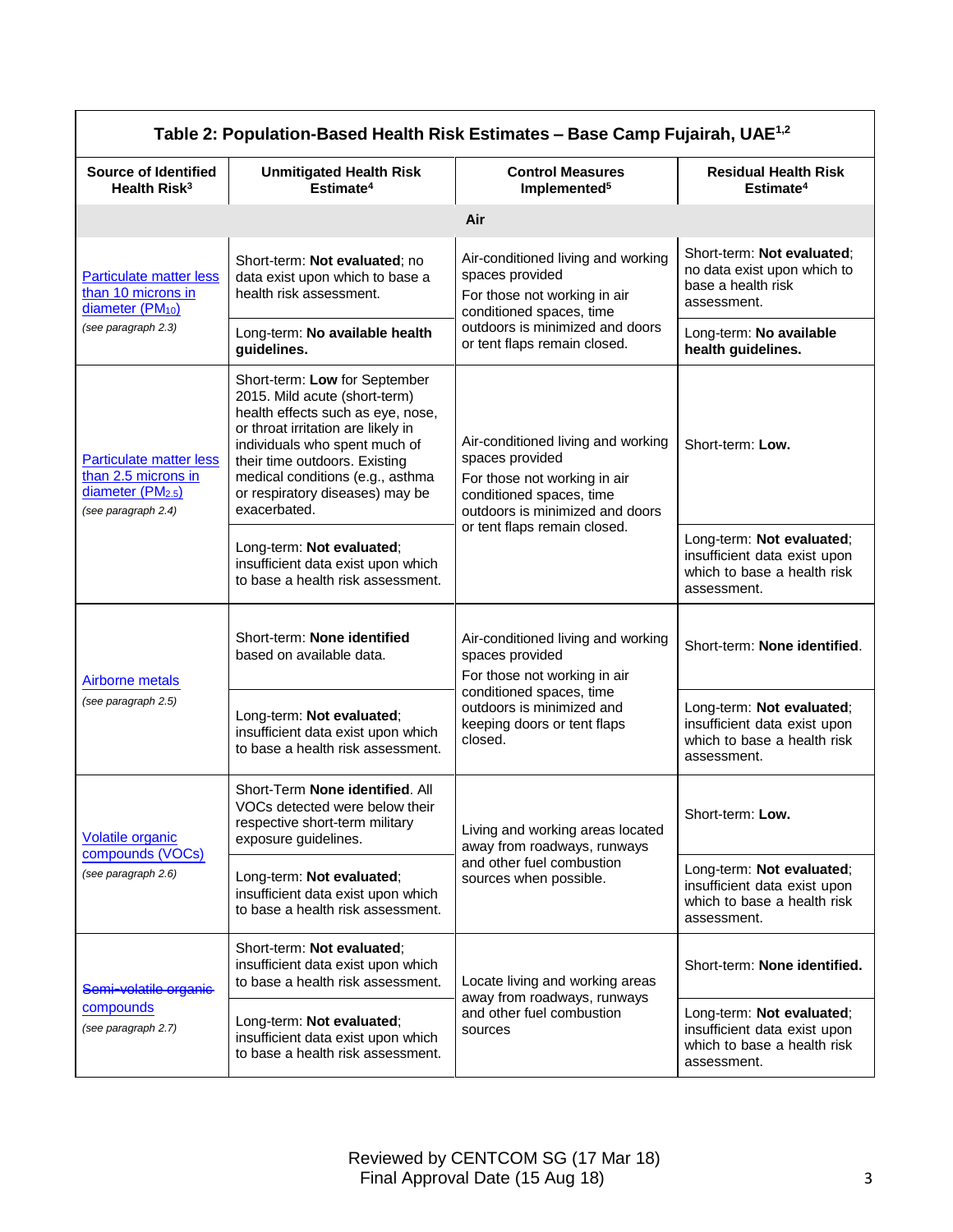| Table 2: Population-Based Health Risk Estimates - Base Camp Fujairah, UAE <sup>1,2</sup> |                                                                                                                                                    |                                                                                                          |                                                                                                          |
|------------------------------------------------------------------------------------------|----------------------------------------------------------------------------------------------------------------------------------------------------|----------------------------------------------------------------------------------------------------------|----------------------------------------------------------------------------------------------------------|
| <b>Source of Identified</b><br>Health Risk <sup>3</sup>                                  | <b>Unmitigated Health Risk</b><br>Estimate <sup>4</sup>                                                                                            | <b>Control Measures</b><br>Implemented <sup>5</sup>                                                      | <b>Residual Health Risk</b><br>Estimate <sup>4</sup>                                                     |
| Diesel exhaust<br>(see paragraph 2.8)                                                    | Short-term: Not evaluated;<br>insufficient data exist upon which<br>to base a health risk assessment.                                              | Living and working areas located<br>away from roadways, runways,<br>and generators when possible.        | Short-term: Not evaluated;<br>insufficient data exist upon<br>which to base a health risk<br>assessment. |
|                                                                                          | Long-term: Not evaluated;<br>insufficient data exist upon which<br>to base a health risk assessment.                                               |                                                                                                          | Long-term: Not evaluated;<br>insufficient data exist upon<br>which to base a health risk<br>assessment.  |
|                                                                                          |                                                                                                                                                    | <b>Soil</b>                                                                                              |                                                                                                          |
| <b>Soil exposures</b><br>(see paragraph 3)                                               | Short-term: Not evaluated. Short-<br>term soil exposures do not<br>typically pose a health risk.<br>Consequently, no exposure<br>guidelines exist. | Keep sleeves rolled down to limit<br>skin contact.<br>Wash hands frequently especially<br>before eating. | Short-term: Not evaluated;<br>no data exist upon which to<br>base a health risk<br>assessment.           |
|                                                                                          | Long-term: Not evaluated; no<br>data exist upon which to base a<br>health risk assessment.                                                         | Shower after soil exposure to<br>remove soil from skin.                                                  | Long-term: Not evaluated;<br>no data exist upon which to<br>base a health risk<br>assessment.            |
|                                                                                          |                                                                                                                                                    | Water                                                                                                    |                                                                                                          |
| Water used for other<br>purposes<br>(See paragraph 4.2)                                  | Short-term: Not evaluated; no<br>data exist upon which to base a<br>health risk assessment.                                                        | Water provided by the local                                                                              | Short-term: Not evaluated:<br>no data exist upon which to<br>base a health risk<br>assessment.           |
|                                                                                          | Long-term: Not evaluated; no<br>data exist upon which to base a<br>health risk assessment.                                                         | municipality is treated by reverse<br>osmosis.                                                           | Long-term: Not evaluated;<br>no data exist upon which to<br>base a health risk<br>assessment.            |
| <b>Consumed water</b><br>(water used for<br>drinking)<br>(See paragraph 4.3)             | Short-term: Not evaluated; no<br>data exist upon which to base a<br>health risk assessment.                                                        | Bottled water is procured from a<br>U.S. Army Veterinary Corps<br>approved source.                       | Short-term: Not evaluated:<br>no data exist upon which to<br>base a health risk<br>assessment.           |
|                                                                                          | Long-term: Not evaluated; no<br>data exist upon which to base a<br>health risk assessment.                                                         |                                                                                                          | Long-term: Not evaluated;<br>no data exist upon which to<br>base a health risk<br>assessment.            |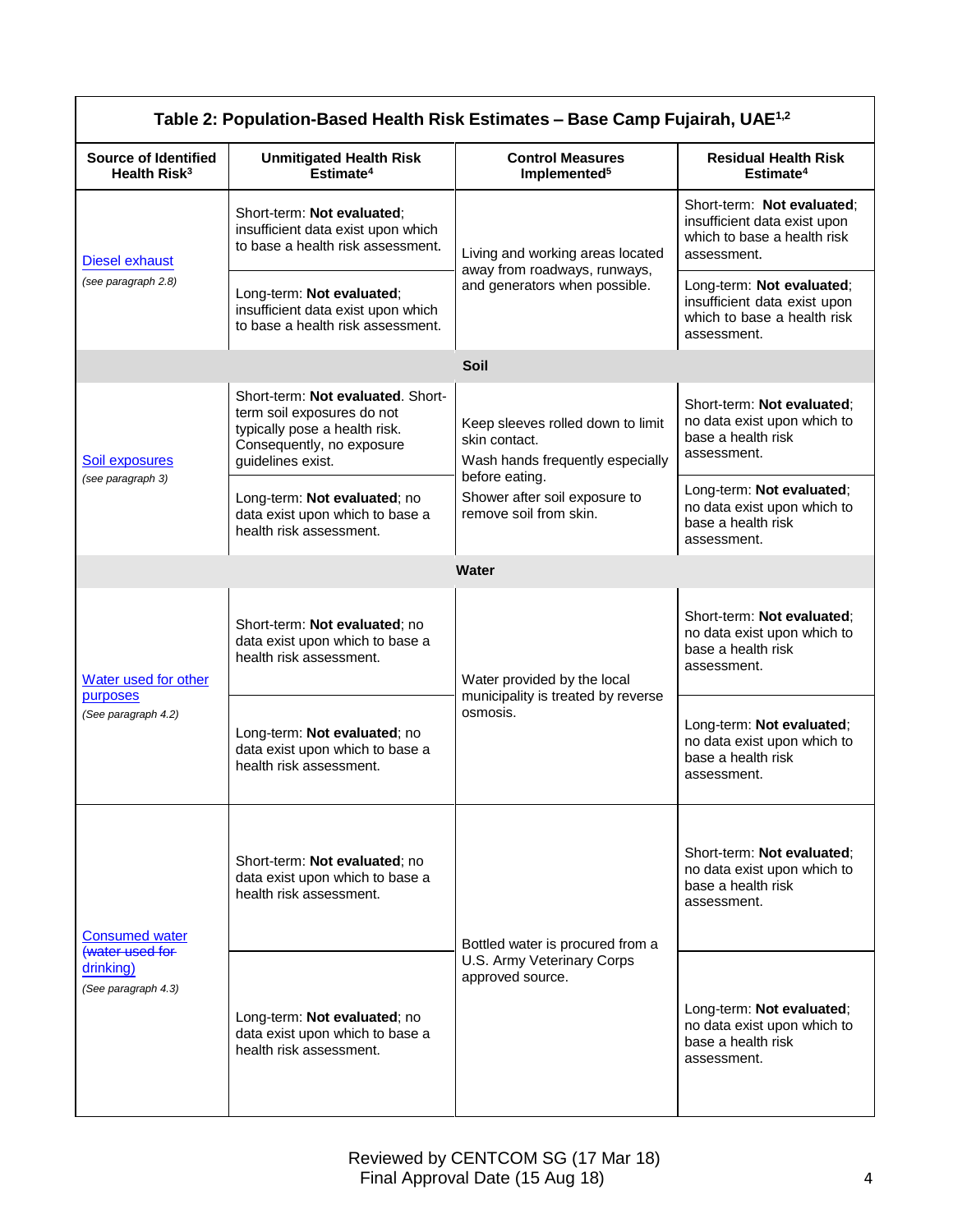| Table 2: Population-Based Health Risk Estimates - Base Camp Fujairah, UAE <sup>1,2</sup> |                                                                                                                                                                                                                                                                                                                                                                                                            |                                                                                                                                                                                                                                                                  |                                                                                                                                                                   |
|------------------------------------------------------------------------------------------|------------------------------------------------------------------------------------------------------------------------------------------------------------------------------------------------------------------------------------------------------------------------------------------------------------------------------------------------------------------------------------------------------------|------------------------------------------------------------------------------------------------------------------------------------------------------------------------------------------------------------------------------------------------------------------|-------------------------------------------------------------------------------------------------------------------------------------------------------------------|
| <b>Source of Identified</b><br>Health Risk <sup>3</sup>                                  | <b>Unmitigated Health Risk</b><br>Estimate <sup>4</sup>                                                                                                                                                                                                                                                                                                                                                    | <b>Control Measures</b><br>Implemented <sup>5</sup>                                                                                                                                                                                                              | <b>Residual Health Risk</b><br>Estimate <sup>4</sup>                                                                                                              |
|                                                                                          |                                                                                                                                                                                                                                                                                                                                                                                                            | <b>Endemic Disease</b>                                                                                                                                                                                                                                           |                                                                                                                                                                   |
| <b>Gastrointestinal</b><br>diseases<br>(See paragraph 6.2)                               | Short-term: Low. Viral<br>gastroenteritis can present at any<br>time due to a high rate of<br>personnel turnover, shared dining,<br>berthing, bathroom facilities, and<br>working spaces.                                                                                                                                                                                                                  | <b>Standard Preventive Medicine</b><br>measures: immunizations<br>(hepatitis A and typhoid fever).                                                                                                                                                               | Short-term: Low. Based on<br>disease incident reporting<br>from Base Camp Fujairah,<br>bacterial, protozoal, and<br>hepatitis E infections present<br>a low risk. |
|                                                                                          | Long-term: Low. Most<br>gastrointestinal diseases do not<br>cause prolonged illness.                                                                                                                                                                                                                                                                                                                       |                                                                                                                                                                                                                                                                  | Long-term: Low based on<br>disease incident reporting<br>from Base Camp Fujairah.                                                                                 |
| <b>Arthropod vector-</b><br>borne diseases<br>(See paragraph 6.3)                        | Short-term: Low. Vectors present<br>in the UAE (mosquitoes and sand<br>flies) are capable of transmitting<br>dengue fever, malaria,<br>leishmaniasis, sand-fly fever, and<br>West Nile Fever.<br>Malaria transmission has not<br>been reported in the UAE since<br>1998 but imported cases in<br>immigrants and expatriates occur.<br>Risk of Malaria associated with<br>imported cases is low in the UAE. | Standard preventive medicine<br>measures: Properly wear<br>insecticide-treated uniforms and<br>apply insect repellent to the skin,<br>chemoprophylaxis in accordance<br>with combatant command<br>(CCMD) policy (e.g., malaria),<br>and remove vector harborages | Short-term: Low based on<br>disease incident reporting<br>from Base Camp Fujairah.                                                                                |
|                                                                                          | Long-term: Low. It is possible to<br>be infected during deployment<br>with leishmaniasis and not have<br>clinically evident disease until<br>redeployed.                                                                                                                                                                                                                                                   | within the camp.                                                                                                                                                                                                                                                 | Long-term: Low based on<br>disease incident reporting<br>from Base Camp Fujairah.                                                                                 |
| <b>Water contact</b><br>diseases<br>(See paragraph 6.4)                                  | Short-term: Low. Flooding after<br>heavy rainfall facilitates the<br>spread of leptospirosis already<br>present in the soil.                                                                                                                                                                                                                                                                               | Avoid fresh water sources, such<br>as puddles/standing water,                                                                                                                                                                                                    | Short-term: Low based on<br>disease incident reporting.                                                                                                           |
|                                                                                          | Long-term: Low based on<br>disease incident reporting.                                                                                                                                                                                                                                                                                                                                                     | drainage areas, etc.                                                                                                                                                                                                                                             | Long-term: Low based on<br>disease incident reporting.                                                                                                            |
| <b>Respiratory diseases</b><br>(See paragraph 6.5)                                       | Short-term: Moderate for upper<br>respiratory infections such as<br>influenza. The high rate of<br>personnel turnover, shared dining,<br>berthing, recreational facilities,<br>and working spaces allow for easy<br>transmission. Low for<br>tuberculosis and Middle East<br>Respiratory Syndrome.                                                                                                         | Influenza immunizations are<br>given either before or during<br>deployment. Local and third<br>country national workers/<br>contractors are required to<br>complete health screening prior<br>to employment. Potential<br>tuberculosis exposure is               | Short-term: Low for upper<br>respiratory infections.                                                                                                              |
|                                                                                          | Long-term: Low. Most respiratory<br>diseases do not cause prolonged<br>illness.                                                                                                                                                                                                                                                                                                                            | addressed in the Post<br>Deployment Health Assessment.                                                                                                                                                                                                           | Long-term: Low based on<br>disease incident reporting<br>from Base Camp Fujairah.                                                                                 |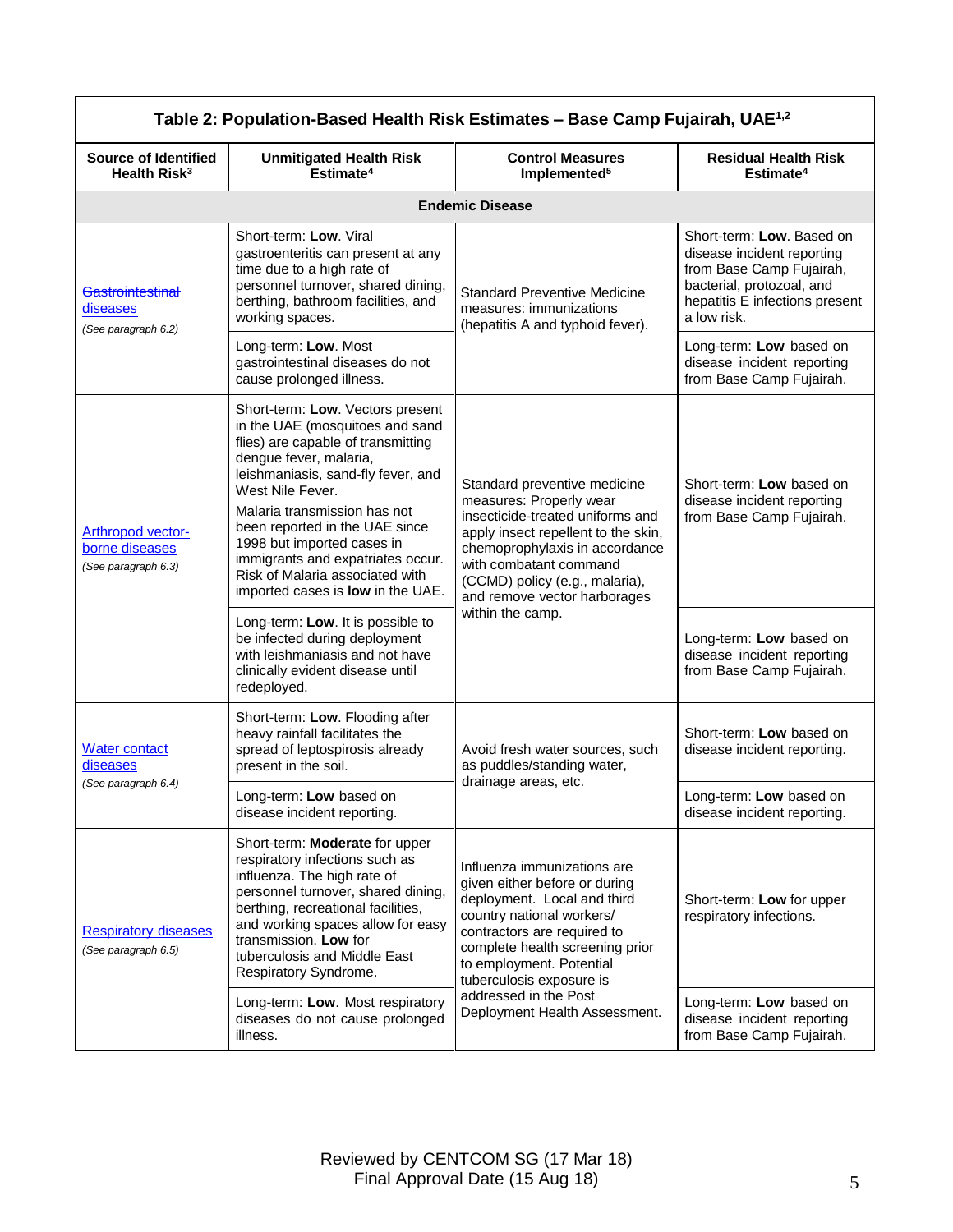| Table 2: Population-Based Health Risk Estimates - Base Camp Fujairah, UAE <sup>1,2</sup> |                                                                                                                                                                                                   |                                                                                                                                                                                                                                                                               |                                                                                    |
|------------------------------------------------------------------------------------------|---------------------------------------------------------------------------------------------------------------------------------------------------------------------------------------------------|-------------------------------------------------------------------------------------------------------------------------------------------------------------------------------------------------------------------------------------------------------------------------------|------------------------------------------------------------------------------------|
| Source of Identified<br>Health Risk <sup>3</sup>                                         | <b>Unmitigated Health Risk</b><br>Estimate <sup>4</sup>                                                                                                                                           | <b>Control Measures</b><br>Implemented <sup>5</sup>                                                                                                                                                                                                                           | <b>Residual Health Risk</b><br>Estimate <sup>4</sup>                               |
| <b>Animal contact</b><br>diseases<br>(See paragraph 6.6)                                 | Short-term: Low. Exposures to<br>animals and/or locations where<br>animals are kept (barnyards,<br>slaughterhouses) are the primary<br>infection sources for anthrax, Q-<br>fever, and rabies.    | Standard preventive medicine<br>measures, as well as CCMD<br>policy, generally prohibit contact<br>with, adoption, or feeding of feral<br>animals. Immunizations for<br>anthrax and rabies (rabies<br>vaccination and/or immune<br>globulin given if clinically<br>directed). | Short-term: Low based on<br>disease incident reporting<br>from Base Camp Fujairah. |
|                                                                                          | Long-term: Low based on<br>disease incident reporting from<br>Base Camp Fujairah.                                                                                                                 |                                                                                                                                                                                                                                                                               | Long-term: Low based on<br>disease incident reporting<br>from Base Camp Fujairah.  |
| <b>Venomous Animal/Insects</b>                                                           |                                                                                                                                                                                                   |                                                                                                                                                                                                                                                                               |                                                                                    |
| Snakes, scorpions,<br>and spiders<br>(See paragraph 7)                                   | Short-term: Low. If encountered,<br>effects of venom vary with<br>species from mild localized<br>swelling (e.g., scorpion species)<br>to potentially lethal (e.g., Horned<br>Viper).              | Standard preventive medicine<br>measures, such as reducing<br>harborages for these animals, as<br>well as education on how to<br>avoid them ("shake out boots<br>before donning," etc.), reduce the<br>risk of exposure.                                                      | Short-term: Low.                                                                   |
|                                                                                          | Long-term: None identified.                                                                                                                                                                       |                                                                                                                                                                                                                                                                               | Long-term: None identified.                                                        |
| <b>Heat/Cold Stress</b>                                                                  |                                                                                                                                                                                                   |                                                                                                                                                                                                                                                                               |                                                                                    |
| Heat<br>(See paragraph 8)                                                                | Short-term: Moderate risk of heat<br>Adequate periods of acclimation<br>injury in summer months for<br>for newly reporting personnel.<br>unacclimated personnel.<br>Work-rest cycles are adjusted | Short-term: Low.                                                                                                                                                                                                                                                              |                                                                                    |
|                                                                                          | Long-term: Low.                                                                                                                                                                                   | based on climatic conditions.                                                                                                                                                                                                                                                 | Long-term: Low.                                                                    |
| <b>Noise</b><br>(See paragraph 9)                                                        | Short-term: Low.                                                                                                                                                                                  | Hearing protection is readily<br>available and used.                                                                                                                                                                                                                          | Short-Term: Low.                                                                   |
|                                                                                          | Long-term: Moderate for both<br>occupational noise and<br>environmental noise exposures                                                                                                           |                                                                                                                                                                                                                                                                               | Long-term: Low for<br>occupational noise;<br>moderate for environmental<br>noise   |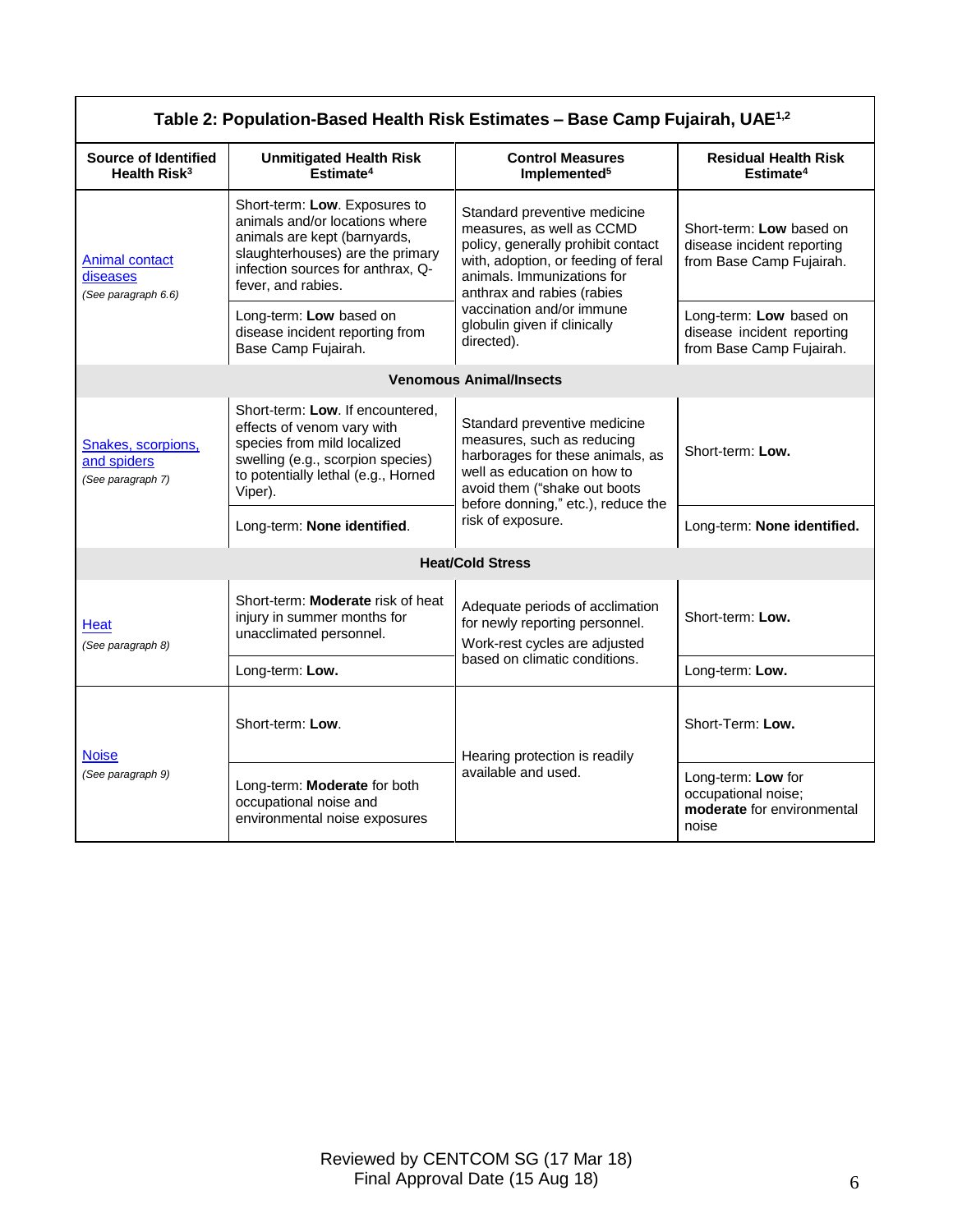# **Table 2: Population-Based Health Risk Estimates – Base Camp Fujairah, UAE1,2**

#### Footnotes:

<sup>1</sup> Table 2 provides a qualitative estimate of population-based short- and long-term health risks associated with the occupational environment conditions at Base Camp Fujairah. It does not represent an individual exposure profile. Actual individual exposures and health effects depend on many variables. For example, while a chemical may be present in the environment, if a person does not inhale, ingest, or contact a specific dose of the chemical for adequate duration and frequency, then there may be no health risk. Alternatively, a person at a specific location may experience a unique exposure, such as at the burn pit, which could result in a significant individual exposure. Any such person seeking medical care should have their specific conditions of exposure documented on Form SF600.

 $2$  This assessment is based on specific environmental sampling data and reports obtained from September 2015. No other environmental sampling data exist for this location. Sampling locations are assumed to be representative of exposure points for the camp population but may not reflect all the fluctuations in environmental quality or capture unique exposure incidents.

<sup>3</sup> Table 2 is organized by major categories of identified sources of health risk. It only lists those sub-categories specifically identified and addressed at Base Camp Fujairah. The health risks are presented as Low, Moderate, High, or Extremely High for both acute and chronic health effects. The risk level is based on an assessment of both the potential severity of the health effects that could be caused and probability that exposure would occur at a level to produce such health effects. Details can be obtained from the Navy and Marine Corps Public Health Center (NMCPHC). When no risks of specific acute or chronic health effects were determined, sources were excluded. More detailed descriptions of OEH exposures that were evaluated but determined to pose no health risk are discussed in the following sections of this report.

<sup>4</sup> Risks in Table 2 are based on quantitative surveillance thresholds (e.g., review of disease surveillance data) or screening levels (e.g., Military Exposure Guidelines (MEGs) for chemicals)*.* Some previous assessment reports may provide slightly inconsistent risk estimates because quantitative criteria such as MEGs may have changed since the samples were originally evaluated and/or because this assessment makes use of all historic site data while previous reports may have only been based on a few samples.

<sup>5</sup> All OEH risk estimates represent residual risk after accounting for preventive controls in place. Occupational exposures and exposures to endemic diseases are greatly reduced by preventive measures in place. For environmental exposures related to airborne dust, there are limited preventive measures available and available measures have little efficacy in reducing exposure to ambient conditions.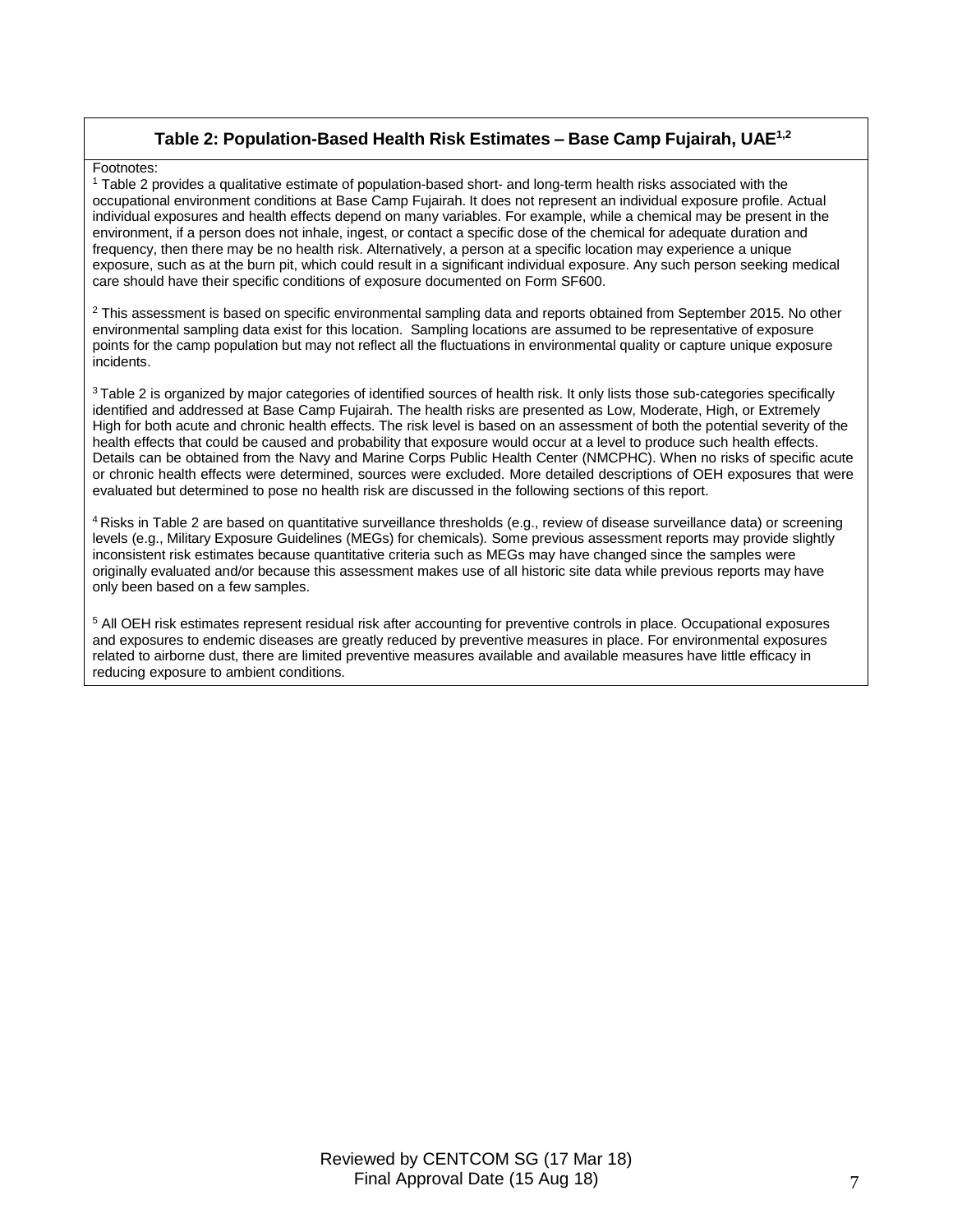# **1 Discussion of Health Risks at Base Camp Fujairah, UAE, by Source**

The following sections provide additional information about the OEH conditions summarized above. All risk assessments were performed using the methodology described in the U.S. Army Public Health Command Technical Guide 230, *Environmental Health Risk Assessment and Chemical Exposure Guidelines for Deployed Military Personnel* (USAPHC TG230). All OEH risk estimates represent residual risk after accounting for preventive controls in place. Occupational exposures and exposures to endemic diseases are greatly reduced by having preventive measures in place. For environmental exposures related to airborne dust, there are limited preventive measures available, and those that are have little efficacy in reducing exposure to ambient conditions.

### **2 Air**

# 2.1 Site-Specific Sources Identified

The combination of multiple air pollution sources, climatic conditions, and topographic features contribute to air quality degradation at Base Camp Fujairah.

- Fujairah's hot, dry climate results in very dusty conditions during much of the year. During the summer months, low pressure systems that develop over Saudi Arabia create strong north-westerly winds known as Shamal. The Shamal stirs up the desert sands, reducing visibility and occasionally creating sandstorms that last for days. Dust storms, although infrequent, occasionally occur during the winter months.
- Gulf Petrochem operates a petrochemical refinery and storage facility in the port. It is equipped with at least 70 above ground storage tanks with a cumulative storage capacity of approximately 108 million gallons of crude oil and refined petroleum products. The port also operates 2 petroleum product transfer terminals capable of handling a total capacity of 8 ships.
- Volpak-Horizon operates a petroleum storage and transfer facility 1.2 miles north of the Gulf Petrochem Refinery. The facility owns 68 above ground storage tanks with a cumulative storage capacity of more than 550 million gallons of refined petroleum products. It also has 6 berths and 1 point buoy for petroleum product transfer to/from ships.

#### 2.2 Particulate Matter

Particulate matter (PM) is a complex mixture of extremely small particles suspended in the air. PM includes solid particles and liquid droplets emitted directly into the air by sources such as power plants, motor vehicles, aircraft, generators, construction activities, fires, and natural windblown dust. PM may include sand, soil, metals, volatile organic compounds, allergens, and other compounds, such as nitrates or sulfates that are formed by condensation or transformation of combustion exhaust. PM composition and particle size vary considerably depending on the source. Generally, PM of health concern is divided into two fractions:  $PM_{10}$  and  $PM_{2.5}$ .  $PM_{10}$  includes coarse particles with a diameter of 10 micrometers or less (0.0004 inches or one-seventh the width of a human hair). PM2.5 includes fine particles less than 2.5 micron, which can reach the deepest regions of the lungs when inhaled. Exposure to excessive PM is linked to a variety of potential health effects.

#### 2.3 Particulate Matter, less than 10 microns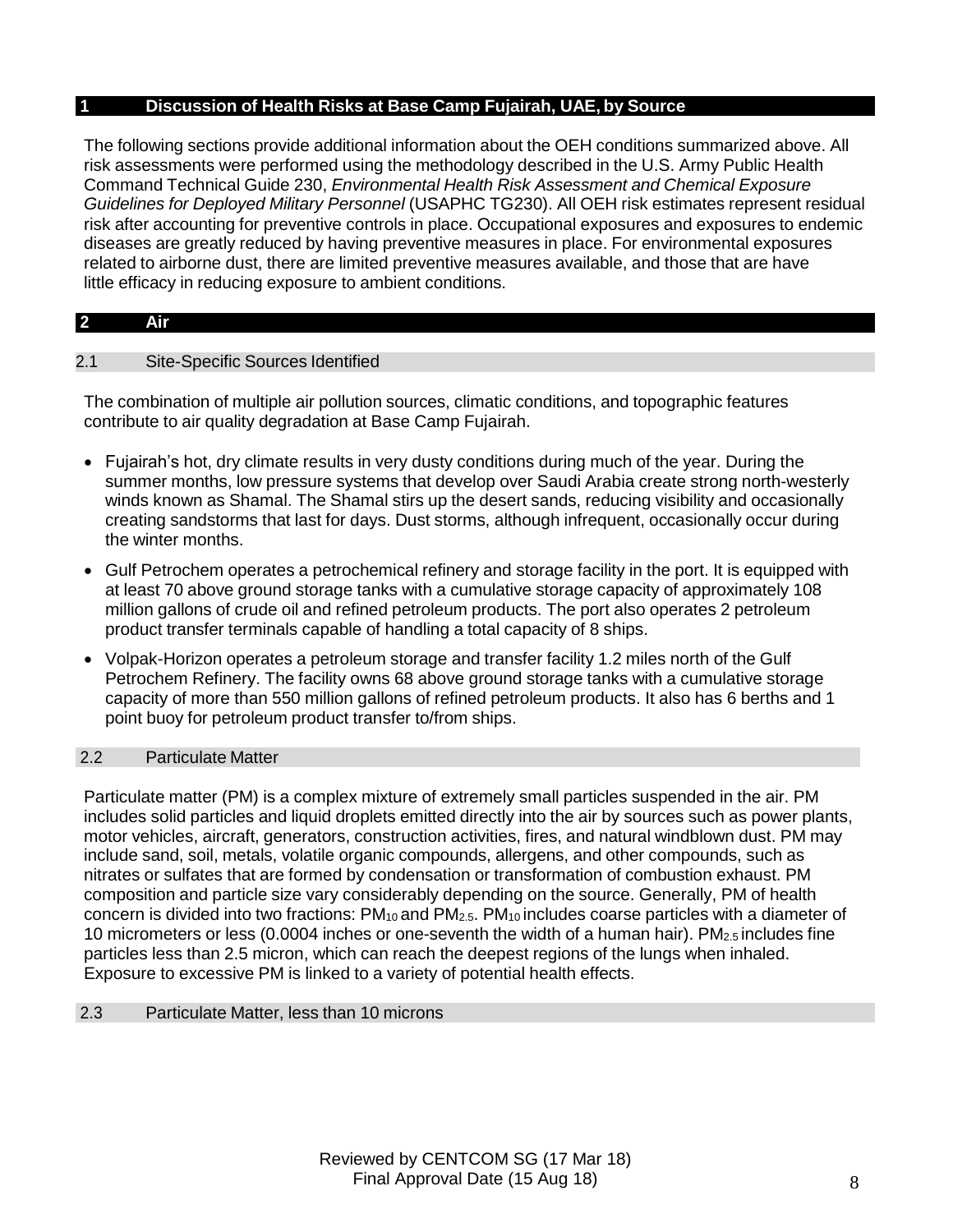2.3.1 Exposure Guidelines

Short-term (24-hour)  $PM_{10}$  (mg/m<sup>3</sup>):

- Negligible MEG =  $0.250$
- Marginal MEG  $= 0.420$
- Critical MEG  $= 0.600$

Long-term PM<sub>10</sub> MEG (mg/m<sup>3</sup>):

Not defined and not available.

# 2.3.2 Sample Data/Notes

No PM<sup>10</sup> sampling data exist for Base Camp Fujairah.

2.3.3 Short-term (Acute) Health Risk

**Not evaluated**; insufficient data exist upon which to base a health risk assessment.

2.3.4 Long-term (Chronic) Health Risk

**Health Guidelines Not Defined for PM10**. The U.S. Environmental Protection Agency (EPA) has retracted its long-term standard (National Ambient Air Quality Standards [NAAQS]) for PM<sub>10</sub> due to an inability to clearly link chronic health effects with PM<sub>10</sub> exposures. *Return to Table 2*

# 2.4 Particulate Matter, less than 2.5 microns

2.4.1 Exposure Guidelines

Short-term (24-hour) PM<sub>2.5</sub> MEGs (mg/m<sup>3</sup>):

- Negligible MEG =  $0.065$
- $\bullet$  Marginal MEG = 0.250
- $\bullet$  Critical MEG = 0.500

Long-term (1-year) PM<sub>2.5</sub> MEGs (mg/m<sup>3</sup>):

- Negligible MEG =  $0.015$
- $\bullet$  Marginal MEG = 0.065.

# 2.4.2 Sample Data/Notes

Nine PM2.5 valid samples were taken at Base Camp Fujairah in September 2015. No additional PM2.5 sampling data exists for the base camp. None of the samples exceeded the 1 year Negligible MEG for PM<sub>2.5</sub>.

2.4.3 Short-term (Acute) Health Risk

**Approach**: To assess acute risk associated with PM2.5 during September 2015, the peak concentrations of PM2.5 from September were used. The concentrations detected during September 2015 ranged from 0.0385 mg/m<sup>3</sup> to 0.0568 mg/m<sup>3</sup>. Health risk associated with the highest peak concentration is calculated first. If the health risk associated with that concentration is low, no further calculations are done, as the acute risk for all periods is low. If the highest peak concentration yielded a risk of moderate or greater, additional calculations are repeated on the next highest peaks until the risk characterization changed (e.g., the risk estimate changed from moderate to low).

**Risk Assessment**: **None identified** based on available data.

**Medical Implications**: None identified.

**Confidence in the Risk Assessment**: Although sampling locations were representative of population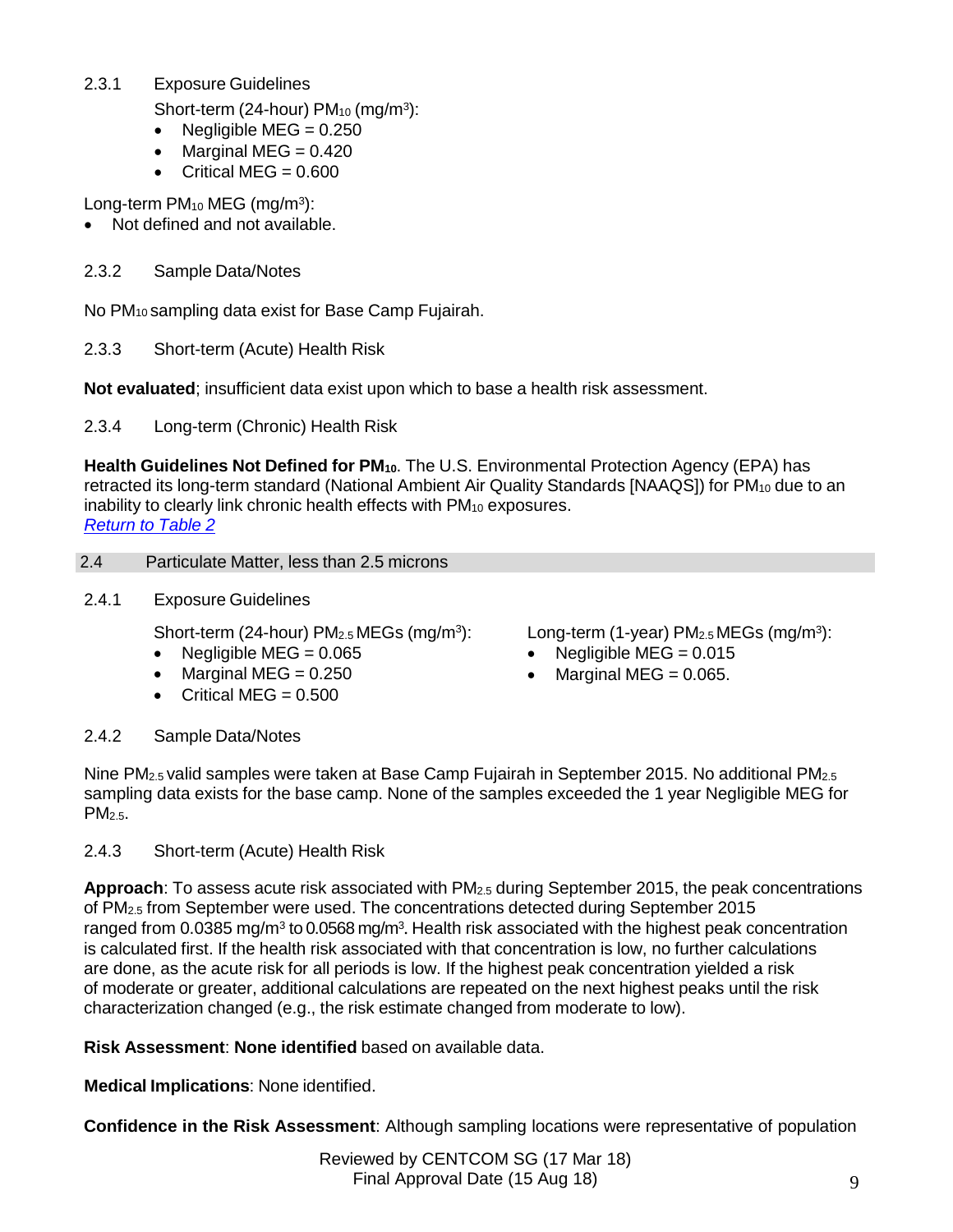exposure points, no PM 2.5 data exists for Base Camp Fujairah prior to or after September 2015. Thus, the confidence in this risk assessment is low.

2.4.4 Long-term (Chronic) Health Risk

**Not evaluated**; insufficient data exist upon which to base a health risk assessment. *Return to Table 2*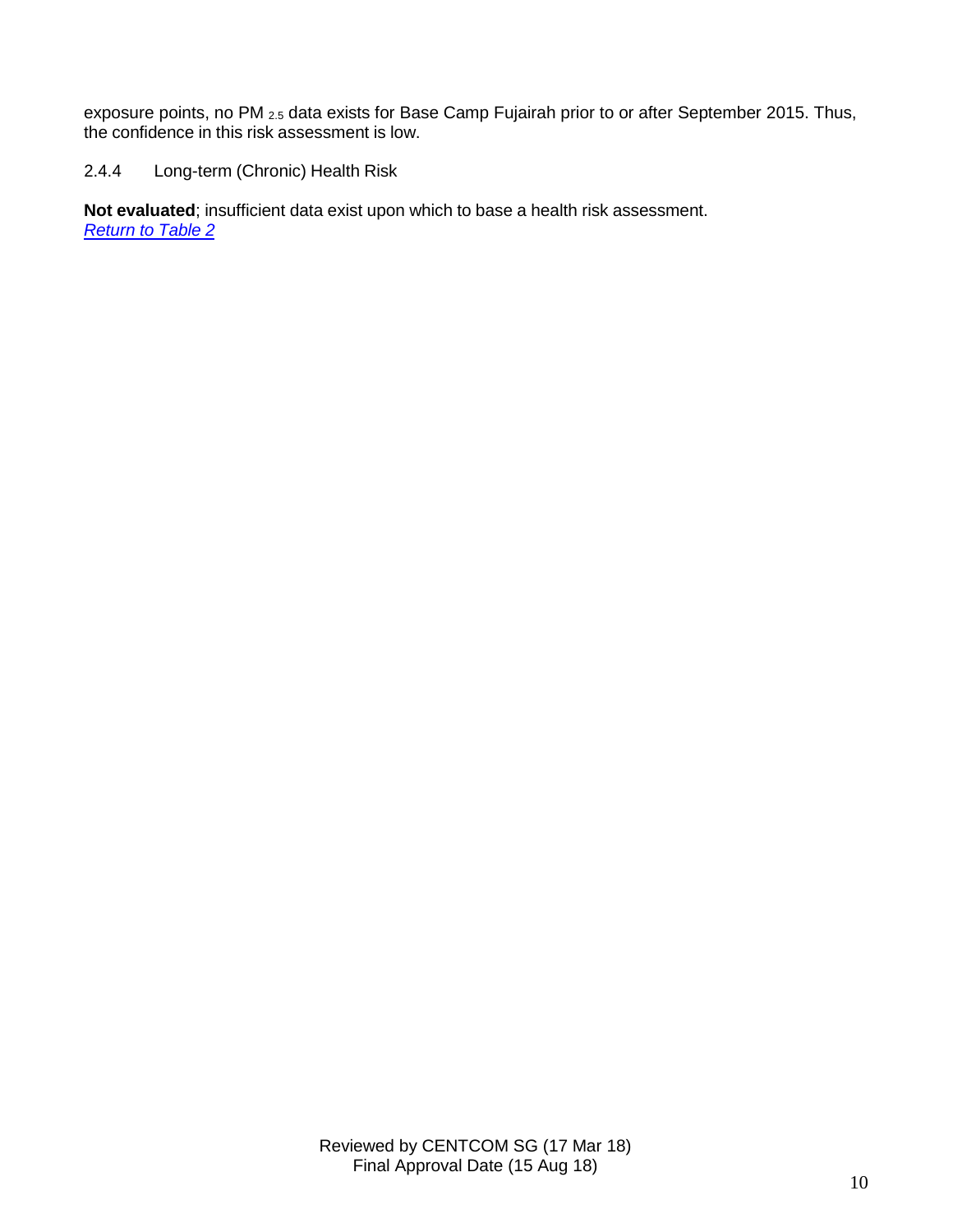# 2.5 Airborne Metals

### 2.5.1 Sample Data/Notes

Metals analysis was performed on the nine ambient air PM2.5 samples collected at Base Camp Fujairah in September 2015.

2.5.2 Short-term (Acute) Health Risk

**Approach**: For screening purposes, all airborne metals detected from particulate matter sampling were compared to their corresponding 1 year Negligible MEGs. Metals without a single detection above that MEG were removed from further consideration. None of the metals detected from particulate matter sampling exceeded their respective 1 year Negligible MEGs.

**Risk Approach**: Airborne metals are **not a source of acute health risk** based on available data.

**Medical Implications**: None identified.

**Confidence in the Risk Assessment**: Based on the limited data available, confidence in this risk assessment is low.

#### 2.5.3 Long-term (Chronic) Health Risk

**Not evaluated**; insufficient data exist upon which to base a health risk assessment. *Return to Table 2*

#### 2.6 Volatile Organic Compounds

Volatile organic compounds (VOCs) are carbon-based chemicals that easily evaporate under normal atmospheric conditions. They can be naturally occurring or man-made. Man-made VOCs are emitted by a wide array of products that number in the thousands. Examples include paints and lacquers, paint strippers, industrial solvents, household cleaners, pesticides, building materials and furnishings, fuels and fuel combustion, and cigarette smoke. Most of the VOCs detected at Base Camp Fujairah are associated with fuels and/or fuel combustion.

There are several sources of ambient VOCs at Base Camp Fujairah, including motor vehicles, electric power generation by commercial generators, offsite oil refining, petroleum storage, shore to ship transfer of refined petroleum products and routine maintenance operations on U.S. Navy maritime patrol craft.

#### 2.6.1 Sample Data/Notes

Nine air samples were collected for VOC analysis in September 2015. No additional air sampling data exist prior to or after September 2015.

#### 2.6.2 Short-term (Acute) Health Risk

**Approach**: For screening purposes, all compounds detected were first compared to their corresponding 1 year Negligible MEGs. Compounds without a single detection above that MEG were removed from further consideration. Only acrolein was present at concentrations above its 1 year Negligible MEG value of 0.00014 mg/m<sup>3</sup>. Acrolein was detected at concentrations greater than its 1 year Negligible MEG in one of nine samples taken in September 2015. Concentrations of acrolein detected ranged from none detected to 0.0063 mg/m<sup>3</sup> with an average concentration of 0.0007 mg/m<sup>3</sup>.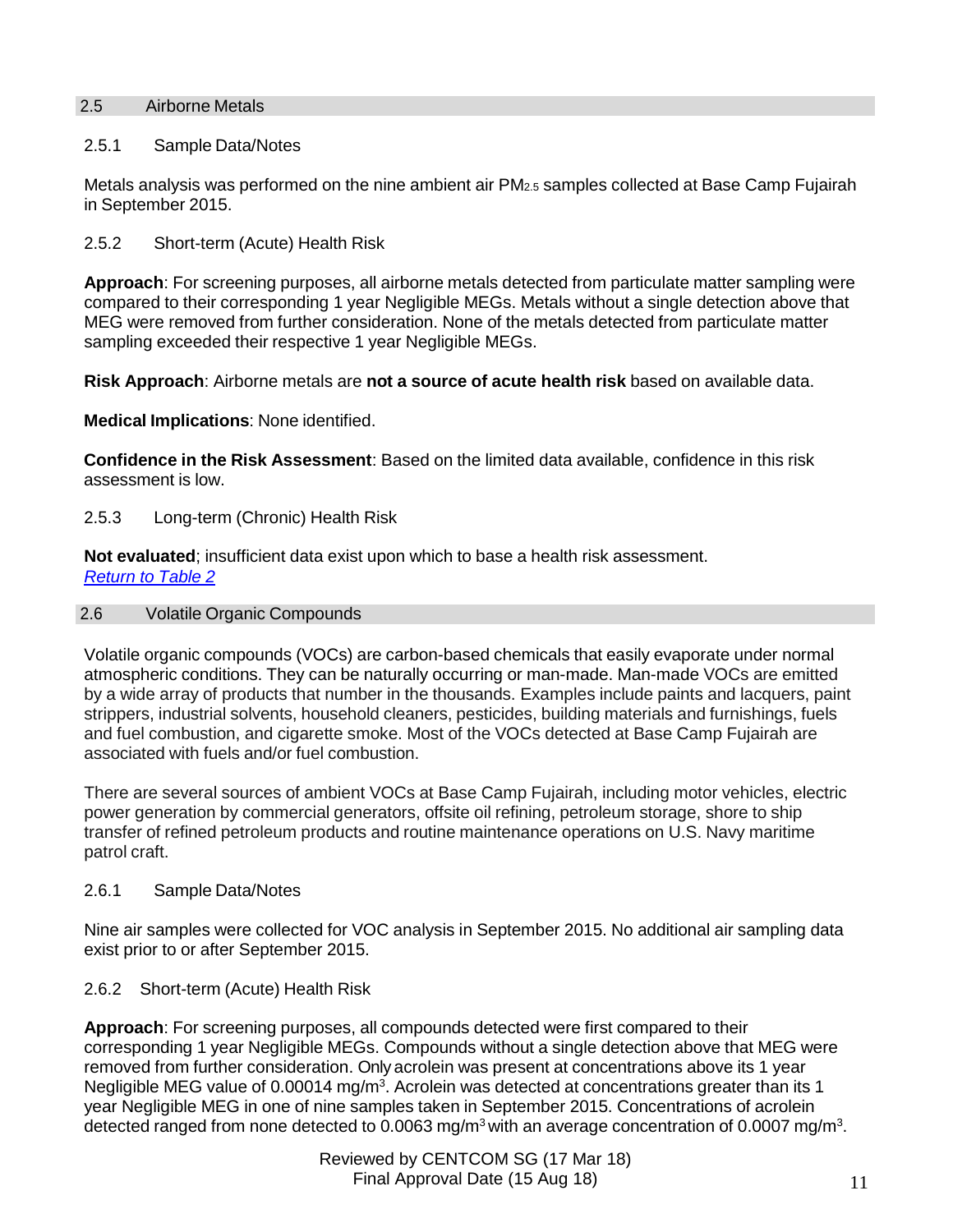The peak concentration acrolein was used to assess the short-term health risk associated with potential exposures. Risk estimates for the highest peak were calculated first. As with other airborne compounds if the highest peak concentration yielded a risk estimate of low, no further calculations were deemed necessary.

**Risk Assessment**: Based on the available data, **no short-term health risk** associated with potential VOC exposures was identified.

**Medical Implications**: None Identified. Fuels and fuel combustion are the primary source of acrolein release to the atmosphere. Acrolein has a very disagreeable odor and breaks down rapidly in the air by reacting with other chemicals and sunlight. Most individuals can smell acrolein at a concentration of approximately 0.6 mg/m<sup>3</sup>. Breathing small amounts of acrolein can cause watering of the eyes, burning of the nose and throat, and decreased breathing rate. These symptoms go away when exposure stops. Studies indicate that very slight eye irritation and annoyance/discomfort begin at about 0.2 mg/m<sup>3</sup>, and nose/throat irritation and a decrease in respiratory rate at approximately 0.7 mg/m<sup>3</sup>. Concentrations of acrolein detected at Base Camp Fujairah were well below the threshold concentrations known to cause irritation, thus no health effects associated with short-term acrolein exposure would be expected.

**Confidence in the Risk Assessment**: Confidence in this risk assessment is low. Only 9 VOC samples exist; all were obtained during a single sampling event in September 2015. Since existing data are not available to quantify the variability of VOC concentrations typically expected over a 12 month climatic cycle, the health risk may be under-stated.

# 2.6.3 Long-term (Chronic) Health Risk

**Not evaluated**; insufficient data exist upon which to base a health risk assessment. *Return to Table 2*

# 2.7 Semi-Volatile Organic Compounds

Semi-volatile organic compounds (SVOCs) are compounds in ambient air formed during combustion; they are also present in the unburned portion of gasoline, diesel fuel, lubricating oils, wood, refuse, and other organic substances. Semi-volatile organic compounds include polycyclic aromatic hydrocarbons (PAH), polychlorinated biphenyls (PCBs), dioxin, and furans. They can be found in the air in minute concentrations everywhere, even the Antarctic. Semi-volatile organic compounds are present in air as vapors or adsorbed to the surface of small solid particles. Semi-volatile organic compounds in ambient air generally occur as complex mixtures rather than a single compound. There are several sources of SVOCs on and around Base Camp Fujairah, including electric power generators, motor vehicle exhaust, commercial shipping, host nation military vessels and U.S. Navy maritime patrol craft.

# 2.7.1 Sample Data/Notes

In September 2015, Navy Environmental and Preventive Medicine Unit No 2 employed a real-time photoelectric aerosol sensor capable of measuring total ambient particulate-bound PAH concentrations at Base Camp Fujairah. Six days of continuous sampling was completed from 14 through 19 September 2015. This yielded 706 data points at a single sampling location selected to be as representative as possible of where camp residents work and recreate. Concentrations of particle bound PAH compounds ranged from 0.0005 micrograms/cubic meter (µg/m<sup>3</sup>) to 0.2142 µg/m<sup>3</sup> with an average concentration of 0.0277µg/m<sup>3</sup>. No military exposure guidelines or EPA risk-based screening levels currently exist for inhalation of total PAH compounds. Accordingly, health risk values for benzo(a)pyrene (the PAH with the highest potential for health impacts) published by the California Air Resources Board were used for health risk screening purposes. The California Air Resources Board risk-based concentrations assume lifetime residential exposures (70 years) whereas exposures at Base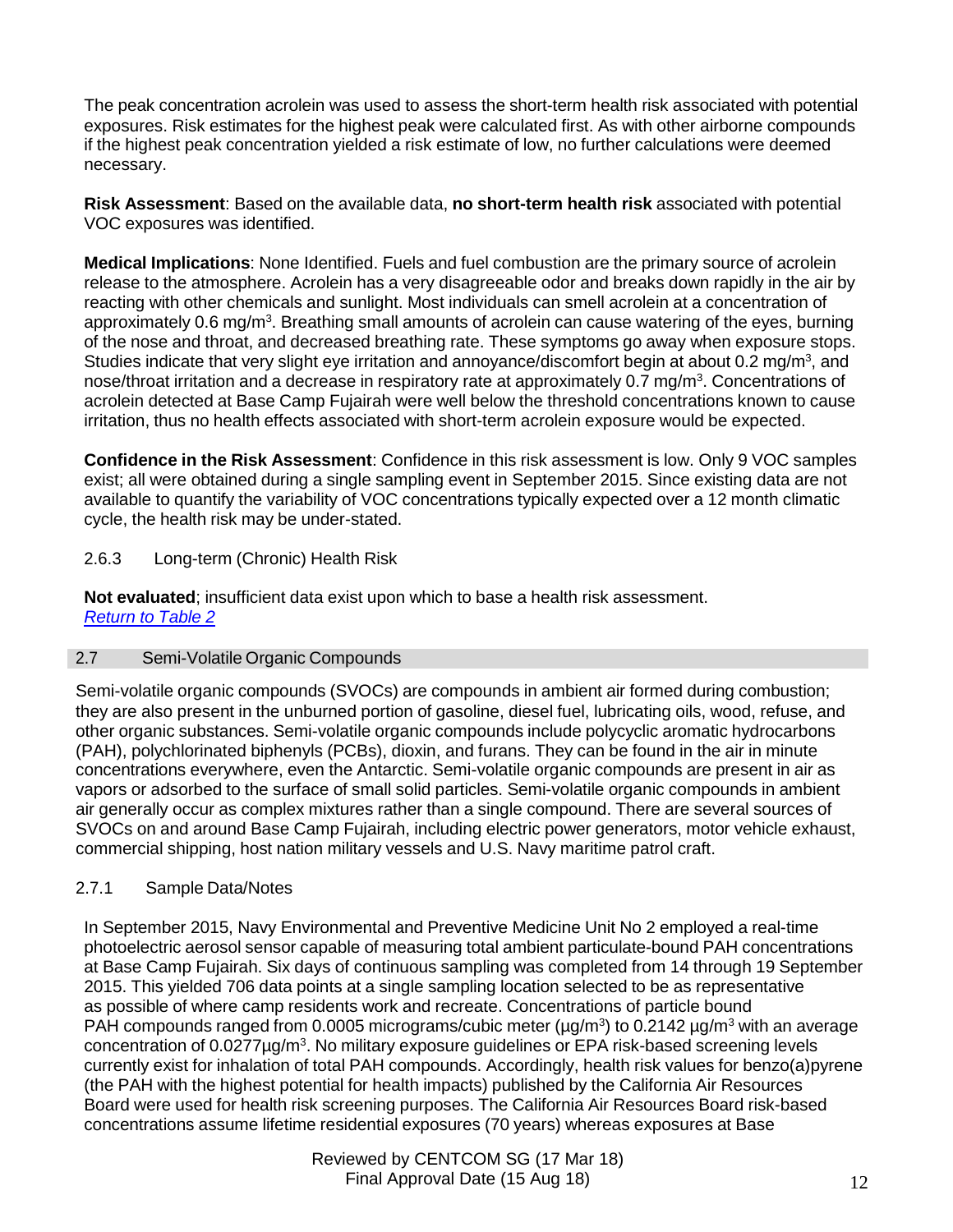Camp Fujairah are typically 1 year or less. In addition, benzo(a)pyrene typically comprises less than 5 percent of the total amount of PAHs present in the atmosphere. To ensure a health protective assessment, however, all PAHs detected at the base camp were assumed to be benzo(a)pyrene. Total particle bound concentrations of PAH detected in the limited sampling data available were all well below this health protective screening value during the sampling period.

# 2.7.2 Short-term (Acute) Health Risk

**Not evaluated**; insufficient data exist upon which to base a health risk assessment.

# 2.7.3 Long-term (Chronic) Health Risk

**Not evaluated**; insufficient data exist upon which to base a health risk assessment. *Return to Table 2*

### 2.8 Diesel Exhaust

Diesel exhaust is a complex mixture of gases, including oxides of nitrogen (NO and NO2), sulfur dioxide (SO2), carbon monoxide (CO), carbon dioxide (CO2), ozone, and diesel PM. Diesel PM consists of small solid particles formed by the incomplete burning of fuel in a diesel engine. Diesel PM is composed of a solid core of elemental carbon with other substances such as inorganic carbon, metals ash, sulfates, and silicates attached to the surface. The primary source of diesel exhaust at Base Camp Fujairah is from electricity generation by commercial and tactical generators. The gaseous components may also be generated by other combustion sources, including the commercial ship traffic, tactical vehicles and U.S. Navy maritime patrol craft.

# 2.8.1 Sample Data/Notes

Continuous sampling for  $CO$ ,  $SO<sub>2</sub>$  and  $NO<sub>2</sub>$  was conducted on 17, 18 and 19 September 2015. The concentrations of the 3 gaseous components of diesel exhaust, for which a sampling method was available during the 3 days of sampling, were as follows;  $NO<sub>2</sub>$ , none detected;  $SO<sub>2</sub>$ , none detected and CO, none detected to 1.2 mg/m<sup>3</sup>. All concentrations detected were less than their respective 1 year Negligible MEG during the sampling period.

# 2.8.2 Short-term (Acute) Risk

**Not evaluated**; insufficient data exist upon which to base a health risk assessment.

# 2.8.3 Long-term (Chronic) Health Risk

**Not evaluated**; insufficient data exist upon which to base a health risk assessment. *Return to Table 2*

#### **3 Soil**

# 3.1 Surface Soil

3.1.2 Sample Data/Notes

No surface soil sampling data exist for Base Camp Fujairah.

3.1.3 Short-term (Acute) Health Risk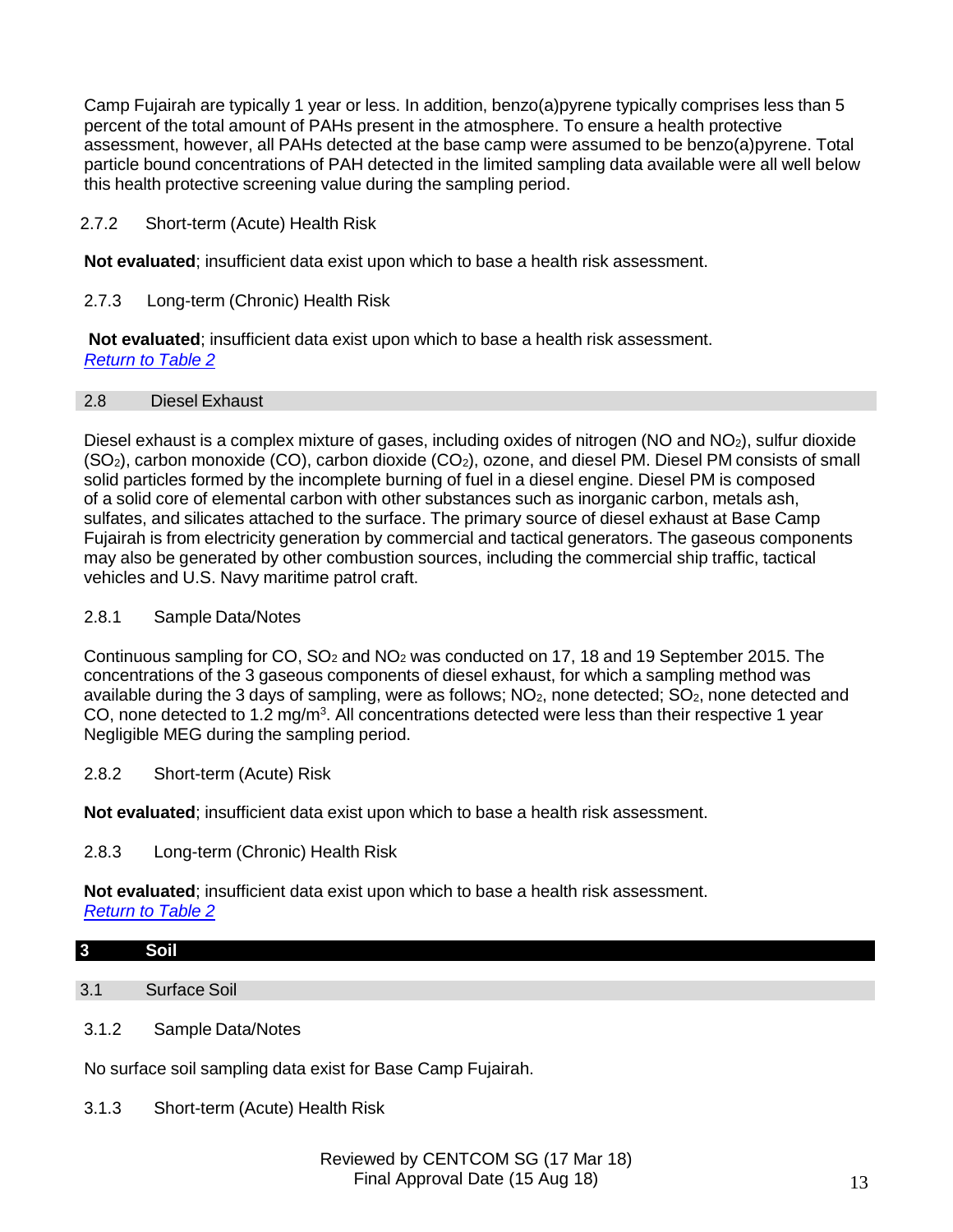**Not evaluated**. Exposure to soils does not generally pose short-term health risk. Consequently, no MEGs for short-term exposure to soils exist, and sampling data for soils are not evaluated for acute health risks**.**

3.1.4 Long-term (Chronic) Health Risk

**Not evaluated**; no data exist upon which to base a health risk assessment. *Return to Table 2*

# **4 Water**

# 4.1 Site-Specific Sources Identified

Two sources of water are available at Base Fujairah; bottled water from U.S. Army Veterinary Corps approved commercial vendors and municipal water from the Fujairah City. Bottled water is supplied for drinking and the municipal water is used for all other purposes (e.g., cooking and personal hygiene).

- 4.2 Water for Other Purposes (Municipal Water)
- 4.2.1 Sample Data/Notes

Enhanced water surveillance, which includes chemical analysis, typically occurs at 6 month intervals during military operations. No sampling data exists for municipal water supplied to Base Camp Fujairah.

4.2.2 Short-term (Acute) Risk

**Not evaluated**; no data exist upon which to base a health risk assessment.

4.2.3 Long-term (Chronic) Health Risk

**Not evaluated**; no data exist upon which to base a health risk assessment. *Return to Table 2*

# 4.3 Consumed Water (Bottled Water)

# 4.3.1 Sample Data/Notes

Bottled drinking water has been purchased for consumption at Base Camp Fujairah from suppliers approved by the U.S. Army Veterinary Corps since the camp was first occupied. Only 1 sample exists for bottled water consumed at Base Camp Fujairah, which was submitted in September 2015. None of the analytes detected in the sample for Base Camp Fujairah exceeded its respective MEG screening value.

4.3.2 Short-term (Acute) Risk

**Not evaluated**; insufficient data upon which to base a health risk assessment.

4.3.3 Long-term (Chronic) Health Risk

**Not evaluated**; insufficient data upon which to base a health risk assessment. *Return to Table 2*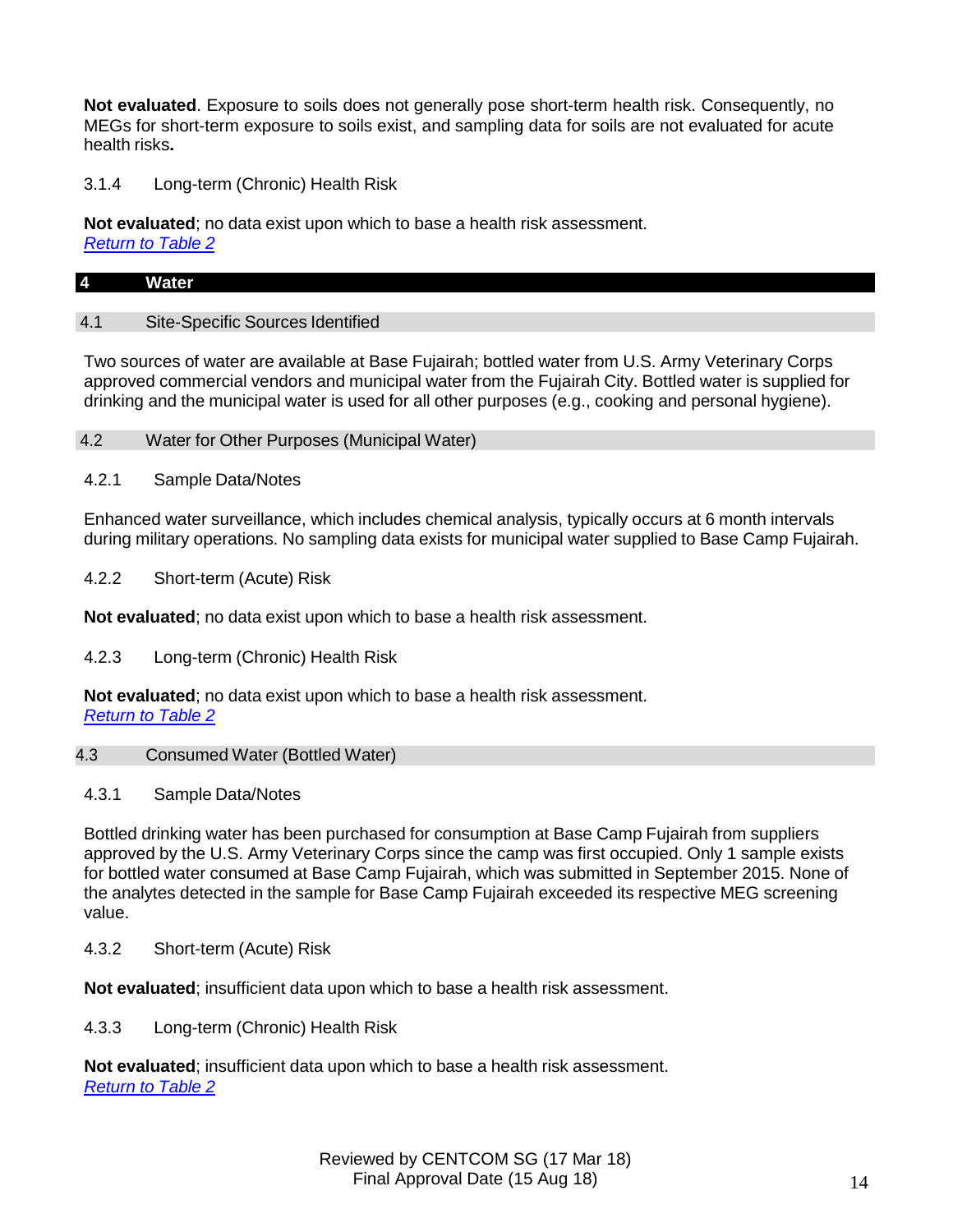# **5 Military Unique**

# 5.1 Chemical, Biological, Radiological, Nuclear (CBRN) Weapons

There were no specific hazard sources or exposure incidents documented in the Defense Occupational and Environmental Health Readiness System (DOEHRS) or the Military Exposure Surveillance Library (MESL) during the period of January 2015 to December 2015.

5.1.1 Short-term (Acute) and Long-term (Chronic) Health Risks

**Not evaluated.** No data were available upon which to base a health risk assessment.

### 5.2 Depleted Uranium

There were no specific hazard sources or exposure incidents documented in DOEHRS or MESL during the period of January 2015 to December 2015.

5.2.1 Short-term (Acute) and Long-term (Chronic) Health Risks

**Not evaluated.** No data were available upon which to base a health risk assessment.

#### 5.3 Ionizing Radiation

No specific hazard sources or exposure incidents are documented in DOEHRS or MESL from January 2015 through December 2015.

5.3.1 Short-term (Acute) and Long-term (Chronic) Health Risks

**Not evaluated.** No data were available upon which to base a health risk assessment.

### 5.4 Non-Ionizing Radiation

There were no specific hazard sources or exposure incidents are documented in DOEHRS or MESL during the period of January 2015 to December 2015.

5.4.1 Short-term (Acute) and Long-term (Chronic) Health Risks

**Not evaluated.** No data were available upon which to base a health risk assessment.

| $6\overline{6}$ | <b>Endemic Diseases</b> |
|-----------------|-------------------------|
|                 |                         |

# 6.1 Sample Data/Notes

# **Assessed risk is the residual risk that exists in the presence of preventive measures.**

- Department of Defense Directive 6490.02 series, Comprehensive Health Surveillance, establishes policy for routine health surveillance of all DOD personnel throughout their military service.
- The Disease Reporting System internet (DRSi) collects and maintains archives of Medical Event Reports (MERs) for all Services.
- Endemic diseases present in the UAE were identified using the "Destinations" section of the Centers for Disease Control and Prevention (CDC) Travelers' Health website, **<http://wwwnc.cdc.gov/travel/destinations/clinician/none/united-arab-emirates>**.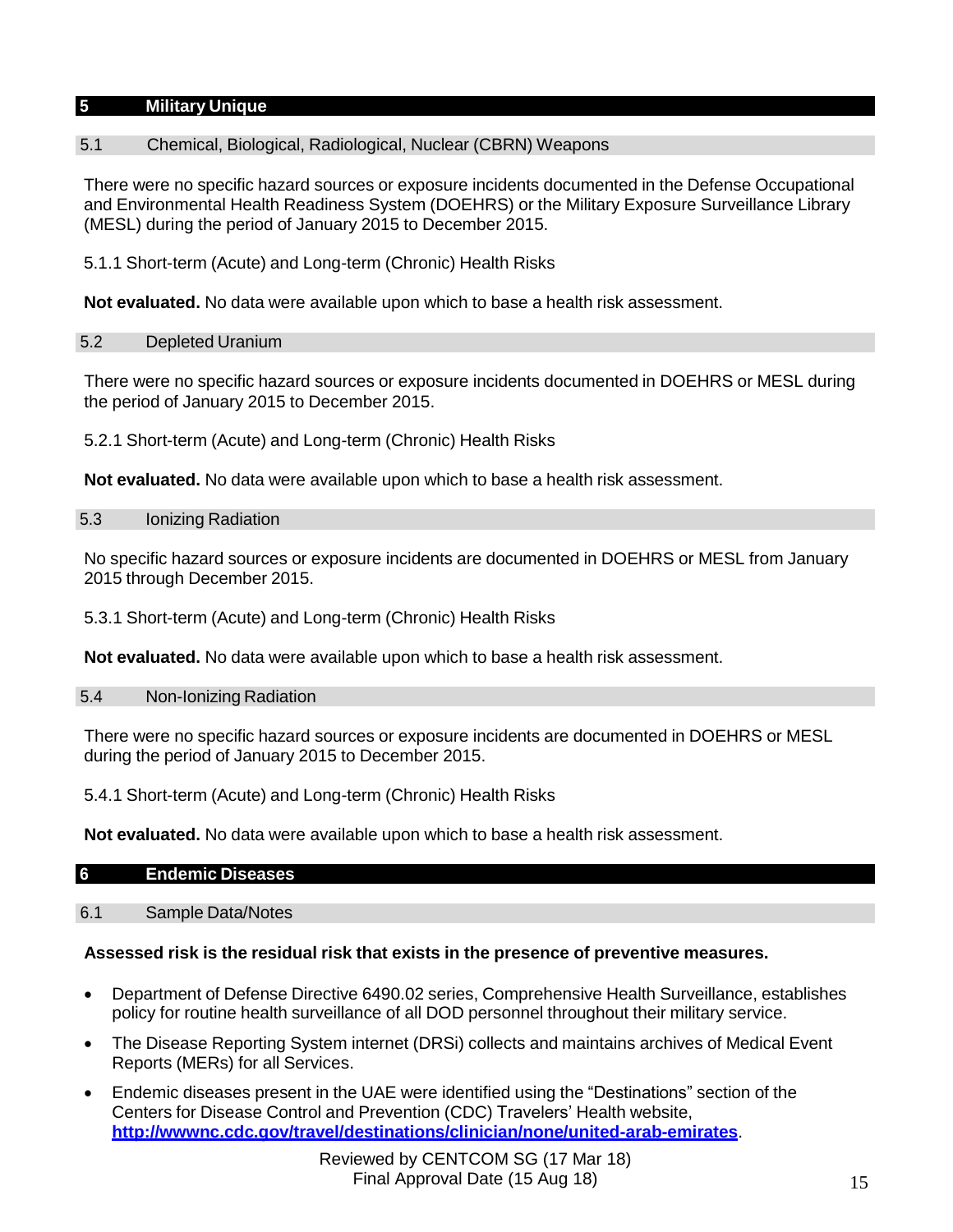- Additional health information was identified based on the World Health Organization (WHO) UAE CountryProfile**<http://www.who.int/gho/countries/are/en/>**.
- Where effective vaccines, such as those for Hepatitis A and B, are in place, risk to individuals is effectively reduced to none and these endemic diseases were excluded from further assessment.
- Actual disease prevalence in the local population is unknown due to lack of access to surveillance data in the host nation.
- Overall, few disease reports associated with Base Camp Fujairah were identified. Those disease reports that were associated with exposure at Base Camp Fujairah or reported by any UAE command were for routinely identified diseases that do not have ongoing or severe outcomes.

# 6.2 Gastrointestinal Diseases

Typhoid fever and Hepatitis A may pose a risk to travelers in the UAE, especially those visiting smaller cities or rural areas. U.S. Service members are routinely vaccinated against these diseases. Viral gastroenteritis that is spread through contact or fomites (any inanimate object or substance capable of carrying infectious organisms) presents a recurrent risk due to a high rate of personnel turnover, shared dining halls, berthing spaces, bathing facilities, and working spaces.

#### 6.2.1 Short-term (Acute) Health Risks

**Approach:** The health risk for fomite-borne gastrointestinal infections and endemic food and waterborne diseases to individuals deployed to Base Camp Fujairah during the period of this assessment was epidemiologically assessed based on identifying endemic diseases, knowledge of preventive measures in place, reviewing the incidence of gastrointestinal diseases in the host nation and associated with deployment to Base Camp Fujairah, and directly communicating with military public health personnel.

#### **Risk Assessment:**

- The short-term risk for viral gastroenteritis is **low**. Risk due to a high rate of personnel turnover, shared dining halls, berthing spaces, bathing facilities, and working spaces, which are not substantially different than those found in similar settings within the United States.
- The short-term risk associated with food borne and waterborne diseases (i.e., bacterial or viral gastroenteritis, protozoal diarrhea, cholera, brucellosis, hepatitis E) at Base Camp Fujairah is **low**.

**Medical Implications**: Gastroenteritis, particularly from viral agents, can cause periodic outbreaks despite preventive measures. A small number of infections may require greater than 72 hours convalescence and/or hospitalization.

**Confidence in the Risk Assessment**: Confidence in the risk assessment is medium. Food and waterborne diseases, especially those with short convalescence and lack of long-term health effects, are often underreported for deployed military populations.

6.2.2 Long-term (chronic) Health Risks

**Approach**: Application of the same approach referenced in Section 6.2.1 above.

**Risk Assessment**: The long-term risk associated with food and waterborne diseases is **low** for protozoal diarrhea and brucellosis.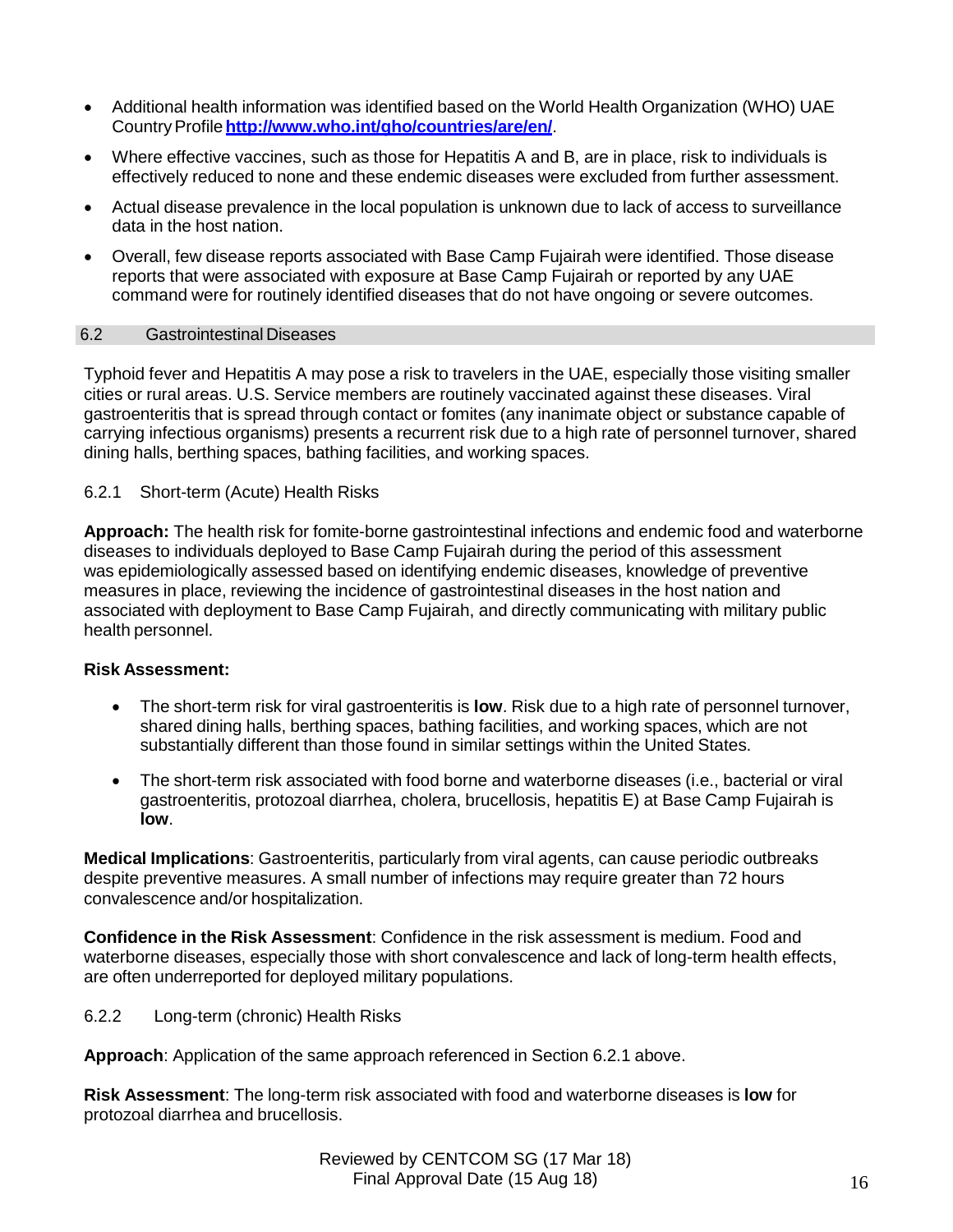**Medical Implications**: Long-term health effects resulting from infection with food and waterborne diseases are rare.

**Confidence in the Risk Assessment**: Confidence in the risk assessment is high. *Return to Table 2*

### 6.3 Arthropod Vector-Borne Diseases

The climate and ecological habitat found in the UAE support populations of arthropod vectors, including mosquitoes and sand flies capable of transmitting dengue fever, malaria, leishmaniasis, sand-fly fever, and West Nile Fever. Significant reduction in arthropod vectors because of malaria prevention efforts has dramatically reduced arthropod borne disease transmission in the local population. Malaria transmission has not been reported in the UAE since 1998, but the occurrence imported cases in immigrants and expatriates exist. Risk of dengue fever is higher in urban and other densely populated areas. Removing vector harborages and spraying for vectors within Base Camp Fujairah, as well as properly wearing insecticide treated uniforms and applying insect repellent to the skin, are the main protective measures against vector-borne diseases.

### 6.3.1 Short-term (Acute) Health Risks

**Approach**: The health risk for endemic vector-borne diseases to individuals deployed to Base Camp Fujairah during the period of this assessment was epidemiologically assessed based on identifying endemic diseases, knowledge of preventive measures in place, reviewing the incidence of vector-borne diseases in the host nation and associated with deployment to Base Camp Fujairah, and directly communicating with military public health personnel.

**Risk Assessment**: The short-term risk for the vector-borne diseases dengue fever, malaria, leishmaniasis (both visceral and cutaneous), sand-fly fever, and West Nile fever is **low**. Individuals who forward deploy from Base Camp Fujairah to outlying areas may experience increased short-term risk.

**Medical Implications**: Dengue fever, malaria, cutaneous leishmaniasis, sand-fly fever, and West Nile fever have short incubation periods ranging from days to weeks. Any of these diseases would initially present as acute fever and malaise, which may be accompanied by a rash, and would lead to acute, sometimes severe illness.

**Confidence in the Risk Assessment**: Confidence in the risk assessment is high. WHO health statistics indicate low incidence of vector-borne disease in the local UAE population; no vector-borne disease reports for individuals who resided within Base Camp Fujairah were identified.

6.3.2 Long-term (Chronic) Health Risks

**Approach**: Application of the same approach referenced in Section 6.3.1 above.

**Risk Assessment:** The long-term risk for leishmaniasis is **low**.

**Medical Implications**: Both visceral and cutaneous leishmaniasis may have extended incubation periods, ranging from a week to years. Although rare, it is possible to be infected during deployment and not have clinically evident disease until redeployment. Leishmaniasis should be considered in the differential diagnosis for any unusual skin lesions or chronic, systemic disease.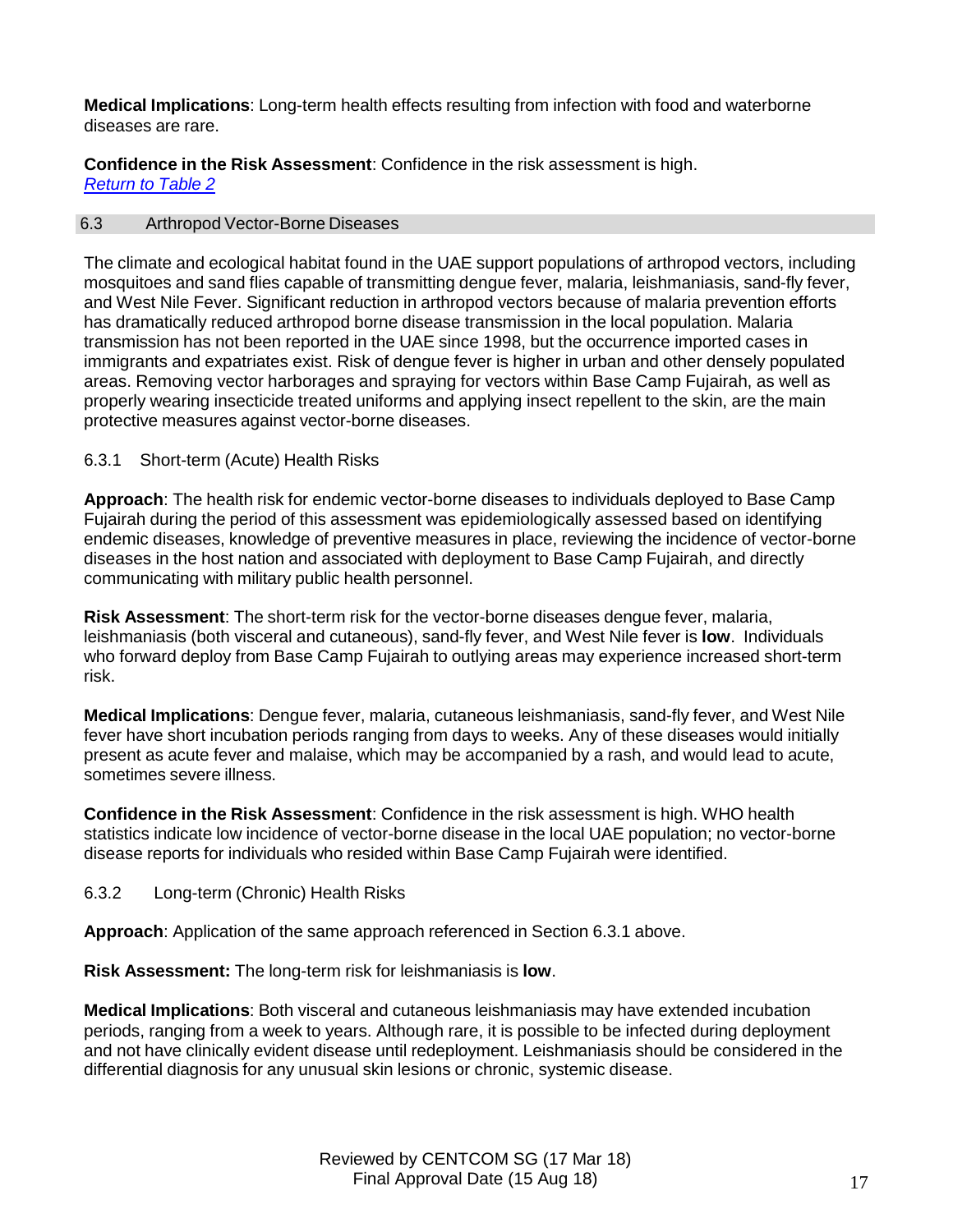Certain vector-borne diseases have the potential to cause long-term health effects; individual history of infection with a vector-borne disease should be considered when evaluating patients with chronic symptoms such as prolonged fatigue, depression, arthralgia or myalgia.

**Confidence in the Risk Assessment**: Confidence in the risk assessment is high. Incidence of leishmaniasis, particularly visceral, in the post-deployment military population is known to be extremely low.

*Return to Table 2*

# 6.4 Water Contact Diseases

Operations or activities that involve extensive freshwater contact may result in exposure to leptospirosis. The occurrence of flooding after heavy rainfall enables the spread of leptospirosis; as water saturates the environment, *Leptospira* bacteria present in the soil pass directly into surface waters. Activities such as wading or swimming in freshwater sources may result in exposures to enteric diseases such as diarrhea and hepatitis via incidental ingestion of water. Prolonged freshwater contact may lead to the development of a variety of skin conditions, such as bacterial or fungal dermatitis. Elimination of standing and/or open bodies of freshwater protects against the spread of water contact diseases.

# 6.4.1 Short-term (Acute) Health Risks

**Approach**: The health risk for endemic water contact diseases to U.S. Service members deployed to Base Camp Fujairah during the period of this assessment was epidemiologically assessed based on identifying endemic diseases, knowledge of preventive measures in place, reviewing the incidence of water contact diseases in the host nation and associated with deployment to Base Camp Fujairah, and directly communicating with military public health personnel.

**Risk Assessment**: The short-term risk for leptospirosis is **low**.

**Medical Implications**: Leptospirosis, which has an incubation period of 5–14 days, presents as acute fever with nonspecific symptoms that last for a few days to 3 weeks or longer.

**Confidence in the Risk Assessment**: Confidence in the risk assessment is high. No reported cases of water contact diseases were identified during the assessment period.

6.4.2 Long-term (Chronic) Health Risks

**Approach**: Application of the same approach referenced in Section 6.4.1 above.

**Risk Assessment**: **No long-term risk** for leptospirosis was identified.

**Medical Implications**: None identified.

**Confidence in the Risk Assessment**: Confidence in risk assessment is high. *Return to Table 2*

# 6.5 Respiratory Diseases

U.S. military populations living and working in close-quarter conditions are at risk for substantial personto-person spread of upper respiratory infections, such as the common cold and influenza. Primary exposure pathways for tuberculosis are prolonged close contact (generally several hours per day for greater than three days per week in a closed space) with the local population or third country national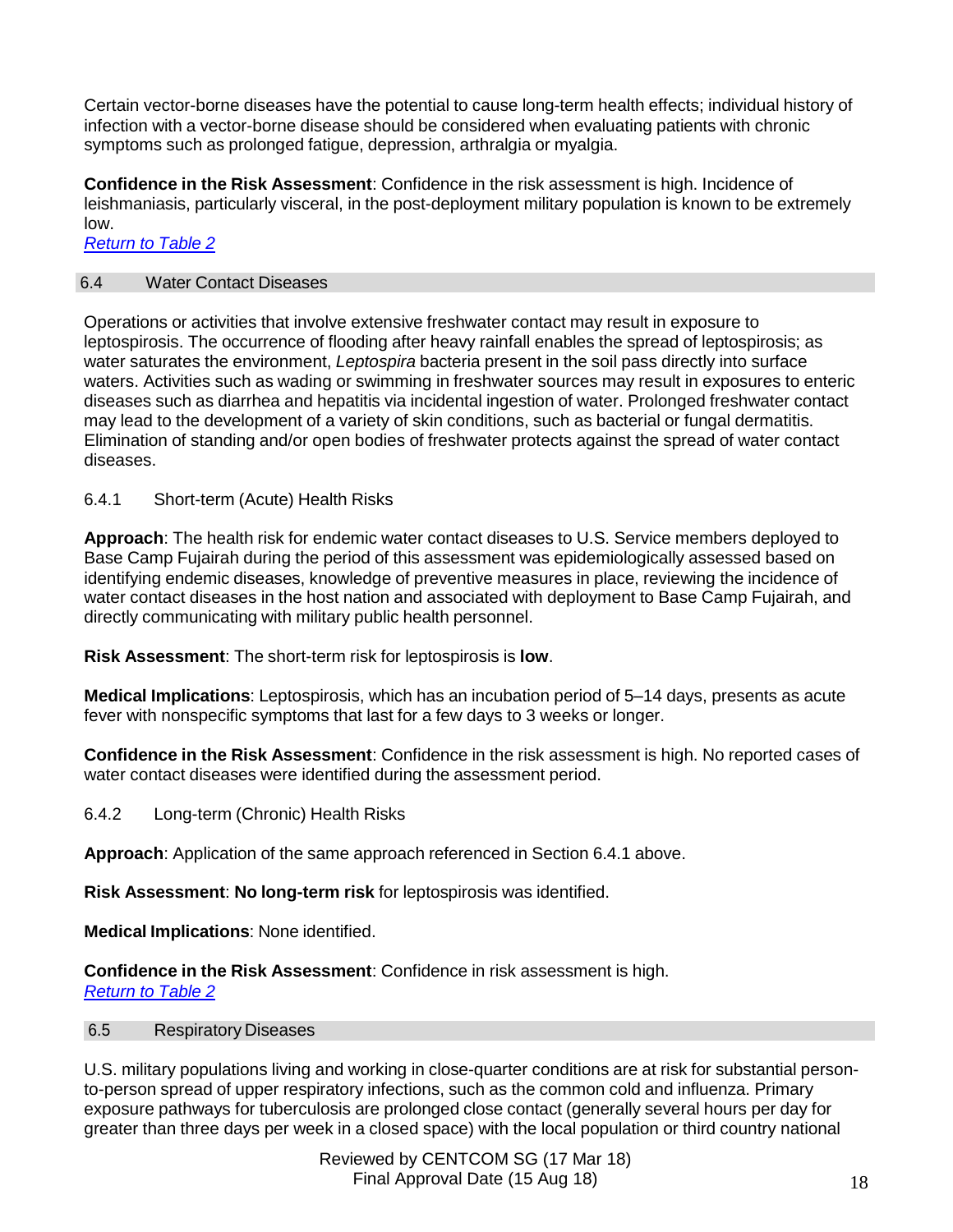# contractors.

# 6.5.1 Short-term (Acute) Health Risks

**Approach**: The health risk for respiratory diseases to individuals deployed to Base Camp Fujairah during the period of this assessment was epidemiologically assessed based on identifying endemic diseases, knowledge of preventive measures in place, reviewing the incidence of MERs in the host nation and associated with deployment to Base Camp Fujairah, and directly communicating with military public health personnel.

# **Risk Assessment**:

- The short-term risk for upper respiratory infections is **low**. Risk due to a high rate of personnel turnover, shared dining, berthing, recreational facilities, and working spaces is not substantially different than that expected in similar settings within the United States.
- The short-term risk for tuberculosis is **low**.
- The short-term risk for MERS is **low**.

# **Medical Implications**:

- Upper respiratory infections, particularly from viral agents, can cause periodic outbreaks despite preventive measures. A small proportion of infections may require greater than 72 hours convalescence and/or hospitalization
- **Tuberculosis**: Symptoms of tuberculosis, including fever, weight loss, night sweats and cough, typically start within 1-6 months of infection. The lifetime risk for tuberculosis disease after becoming infected is 5-10%; half of this risk occurs in the first two years following infection.
- **MERS**: MERS is a viral respiratory illness first reported in Saudi Arabia in 2012. Symptoms of MERS include fever, cough, and shortness of breath. The incubation period is typically 2-14 day.

**Confidence in the Risk Assessment**: Confidence in risk assessment is medium. Upper respiratory infections, especially those with short convalescence and lack of long-term health effects are not reportable for deployed military populations. WHO health statistics indicate low incidence of tuberculosis in the local UAE population; no reports of tuberculosis were identified for individuals at Base Camp Fujairah during the assessment period.

# 6.5.2 Long-term (Chronic) Health Risks

**Approach**: Application of the same approach referenced in Section 6.5.1 above.

**Risk Assessment**: The long-term risk for tuberculosis and MERS is **low**.

# **Medical Implications**:

 **Tuberculosis**: Symptoms of tuberculosis can be delayed by 2 or more years following infection. Tuberculosis should be considered in assessing symptoms of fever accompanied by night sweats and cough.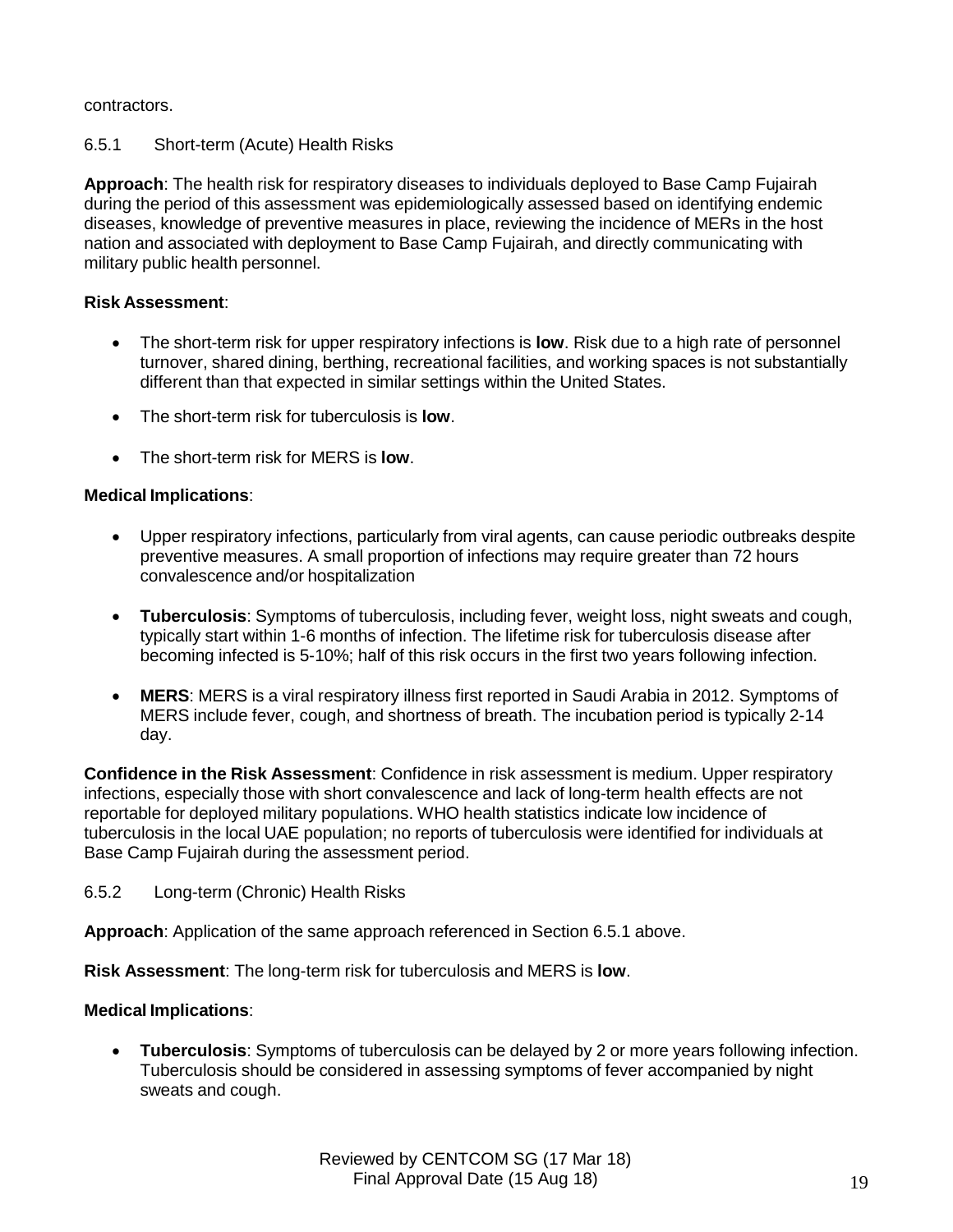**MERS**: MERS should be included in the differential diagnosis for any patient with a history of travel from countries in or near the Arabian Peninsula within 14 days before symptom onset, or close contact with a symptomatic traveler who developed fever and acute respiratory illness (not necessarily pneumonia) within 14 days after traveling from countries in or near the Arabian Peninsula.

**Confidence in the Risk Assessment**: Confidence in risk assessment is high. WHO health statistics indicate low incidence of tuberculosis in the local UAE population; prevalence of tuberculosis in the post deployment military population is known to be extremely low. *Return to Table 2*

### 6.6 Animal-Contact Diseases

The UAE requires all domesticated cats and dogs to be vaccinated against rabies; however, animal rabies still occurs in wild animal populations with foxes and sporadically in stray dogs. No recently reported cases of rabies occurring in humans identified. Anthrax, while not prevalent, has been reported in domestic animals in some parts of the UAE. Q-fever was found in a rare species of Gazelle (in a private collection in Dubai as late as 2007) and reported in racing camels in Abu Dhabi. Serologic evidence suggests the presence of Q-fever in humans throughout the Arabian Peninsula.

# 6.6.1 Short-term (Acute) Health Risks

**Approach**: The health risk for endemic animal contact diseases to individuals deployed to Base Camp Fujairah during the period of this assessment was epidemiologically assessed based on the combination of identified endemic diseases, knowledge of preventive measures in place, review of medical event reports associated with deployment to Base Camp Fujairah, and direct communication with military public health personnel.

**Risk Assessment**: The short-term risk for rabies, Q-fever and anthrax is **low**.

# **Medical Implications**:

- **Rabies**: All unprovoked dog or wild animal bites should be medically evaluated for possible post-exposure rabies treatment.
- **Q-fever**: Acute Q fever is usually a nonspecific febrile illness, often with atypical pneumonia or transient hepatitis. Sero-conversion without symptoms is common. As a rule, Q-fever is selflimiting and resolves without treatment, but some untreated cases may progress to chronic Qfever (e.g., endocarditis, granulomatous hepatitis, osteomyelitis, interstitial pulmonary fibrosis).

**Confidence in the Risk Assessment**: Confidence in risk assessment is high. No reports of any animal contact diseases were identified during the risk assessment period.

6.6.2 Long-term (chronic) health risks:

**Approach**: Application of the same approach referenced in Section 6.6.1 above.

**Risk Assessment**: The long-term risk for rabies, Q-fever and anthrax is **low**.

**Medical Implications**: None identified.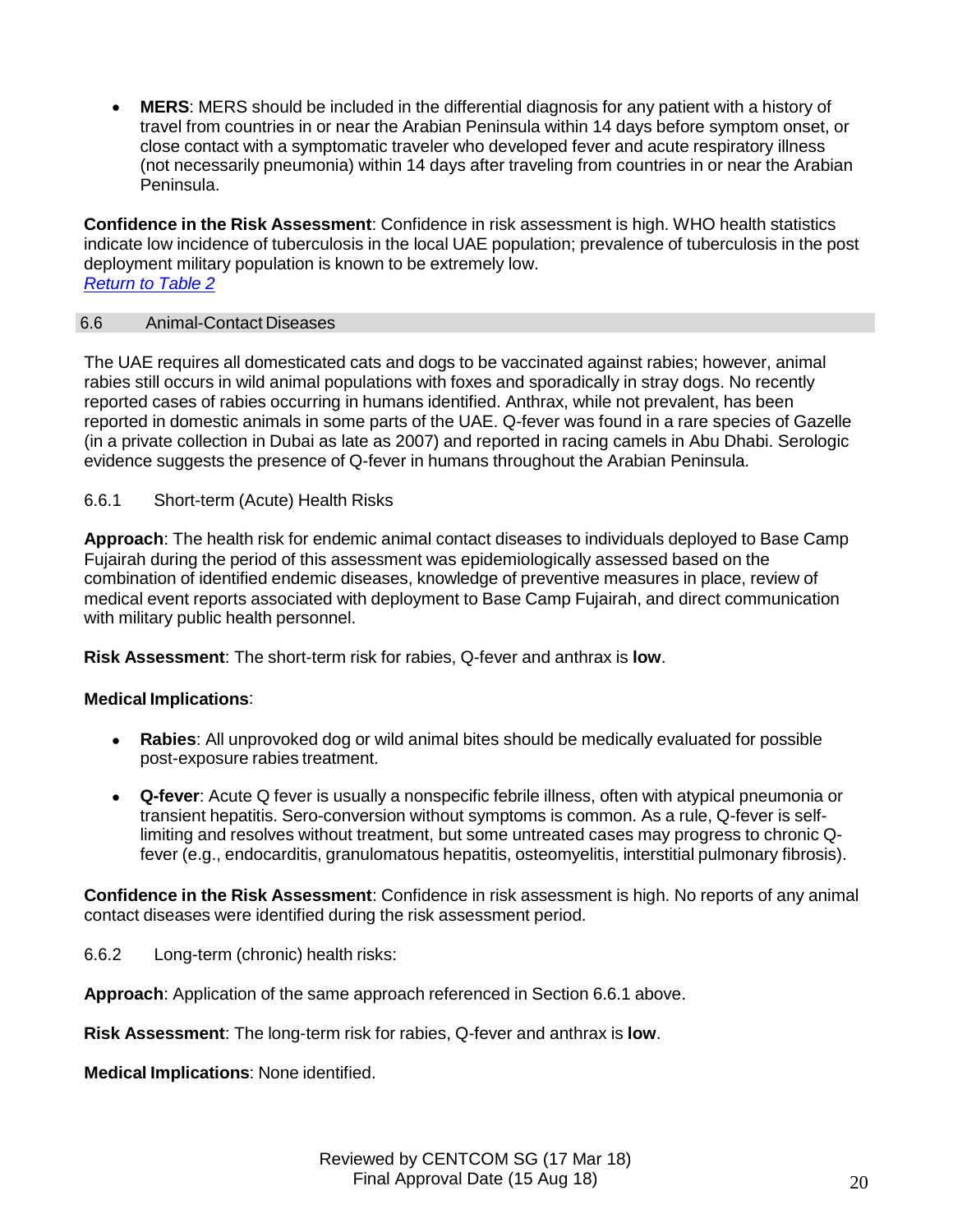**Confidence in the Risk Assessment**: Confidence in risk assessment is high. While actual disease prevalence in the local animal population is unknown, the incidence of animal contact diseases in the post-deployment military population is known to be extremely low. *Return to Table 2*

# **7 Venomous Animals/Insects**

The species listed below have home ranges that overlap the location of Base Camp Fujairah, and may present a health risk if they are encountered.

7.1 Short-term (Acute) Health Risk

**Approach:** The following information was obtained from Clinical Toxinology Resources via **<http://www.toxinology.com/index.cfm>**. The search consisted of looking for animals and/or insects present in the UAE and/or specifically in Fujairah. The following list should not be considered inclusive; other venomous scorpions and snakes may be present in the region. See Section 10 for more information about pesticides and pest control measures.

### **Risk Assessment**:

- Spiders: There are no venomous spiders native to the UAE, however, it has been reported that Red-back spiders (*Latrodectus hasselti*) have been imported from Australia. The bite of the Red-back Spider can cause serious illness and has even caused deaths. Red-back Spiders rarely leave their webs; therefore, humans are not likely to be bitten unless a body part such as a hand is put directly into the web. Due to the nature of their small jaws, many bites are ineffective. In the event of a successful bite, the venom acts directly on the nerves, resulting in release and subsequent depletion of neurotransmitters. Common early symptoms are pain (which can become severe), sweating (to include local sweating at bite site), muscular weakness, nausea and vomiting. The health risk associated with spiders is **low**.
- Scorpions: Numerous species of scorpion including, *Androctonus crassicauda, Hemisscorpius arabicus* and *Hottentotta jayakari* are found in the UAE*.* Of these, only the sting of *Androctonus crassicauda*, the Black Scorpion, have the potential to be clinical significant. UAE native scorpion stings commonly cause short-lived local effects, such as pain at the sting location, in normally healthy adults. The health risk associated with scorpions is **low**.
- Terrestrial Snakes: Numerous venomous terrestrial snake species are found in the UAE. The following species are known to be present and could pose a health risk if encountered:

| Cerastes cerastes       | <b>Horned Viper</b>         |
|-------------------------|-----------------------------|
| Echis omanensis         | Oman Saw-scaled Viper       |
| Pseudocerastes persicus | Persian Horned Viper        |
| Cerastes gasperettii    | Gasperetti's Horned Viper   |
| Echis sochureki         | Sochurek's Saw-scaled Viper |
| Walterinnesia morgani   | <b>Black Desert Cobra</b>   |

Bites associated with all these species are severe, with both local tissue damage and paralysis. The health risk associated with the bite of these snakes is high, but potential for encounters is low. Overall, the health risk associated with terrestrial snakes is **low**.

 Sea Snakes: Venomous sea snakes are plentiful in the waters of the Arabian Gulf. The following list of sea snake species are known to be present and could pose a health risk, if encountered: *Hydrophis cyanocinctus, Pelamus platurus, Astrotia stokesii, Enhydrina schistose, Hydrophis gracilis, Hydrophis lapemoides Hydrophis ornatus, Hydrophis spiralis, Hydrophis viperina,* and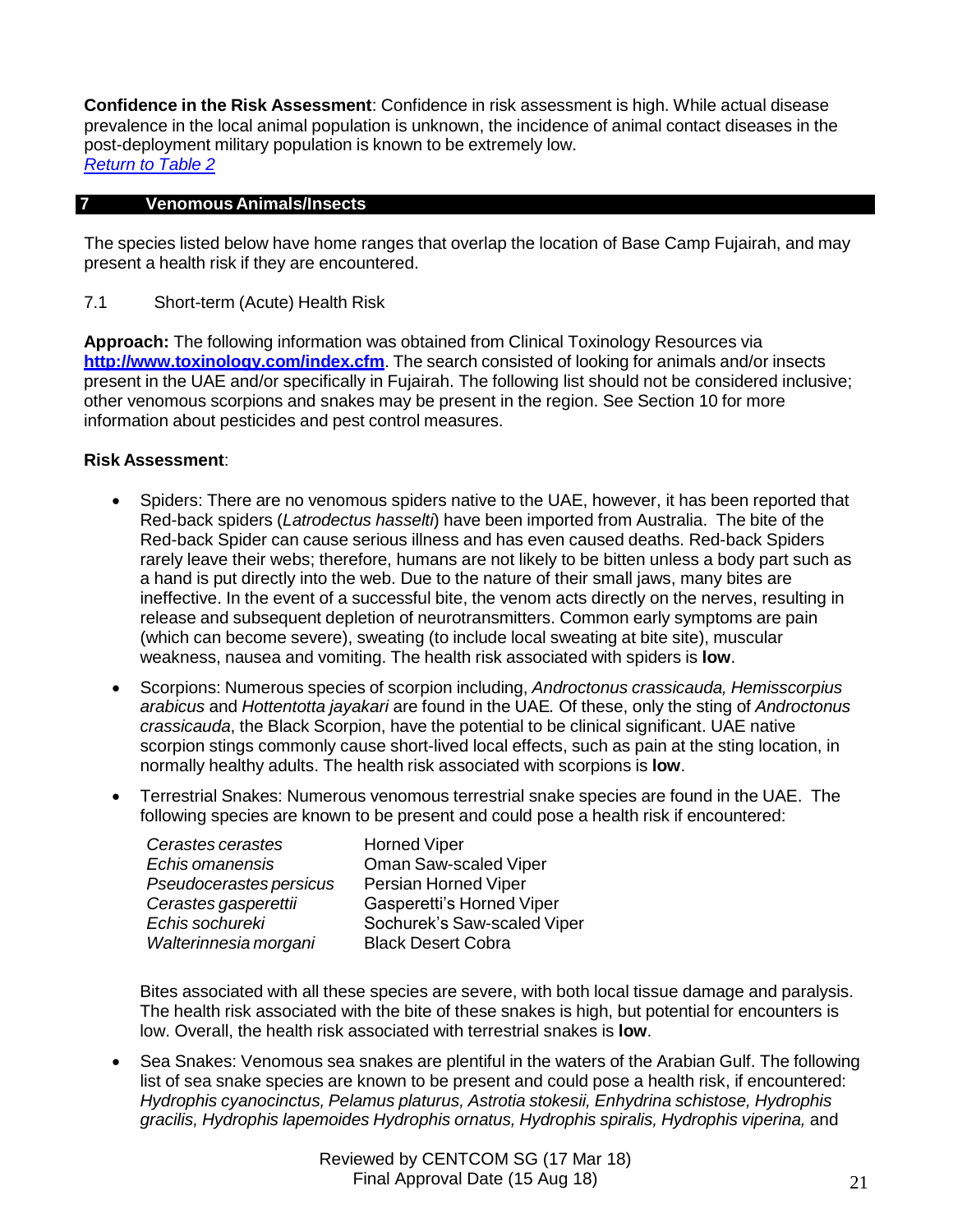*Lapemus curtus*. Most sea snakes fear humans and flee when encountered. The health risk associated with sea snakes is **low**.

# **Medical Implications**: None identified.

**Confidence in the Risk Assessment**: Confidence in risk assessment is high.

7.2 Long-term (Chronic) Health Risk

**Approach**: Application of the same approach referenced in Section 7.2 above.

**Risk Assessment**: The chronic health risk associated with venomous animals and insects is **low**.

**Medical Implications**: None identified.

**Confidence in the Risk Assessment**: Confidence in risk assessment is high.

*Return to Table 2*

#### **8 Heat/Cold Stress**

### 8.1 Site-Specific Conditions

Fujairah weather is characterized by a tropical desert climate with hot, sunny conditions. During the summer season (April to October) daytime temperatures average 97°F or higher and during the winter season (November to March) daytime temperatures average approximately 80°F. Fujairah experiences the highest humidity within the UAE because of easterly winds off the Gulf of Oman. Humidity is highest during late summer (August and September). This seasonally high humidity makes the effective temperature more oppressive and potentially dangerous from a heat stress perspective.

#### 8.2 Heat

#### 8.2.1 Heat Exposure Guidelines

In accordance with military doctrine, heat advisory conditions are typically communicated to the camp population by displaying color-coded flags based on Wet Bulb Globe Temperature (WBGT) measurements. WBGT measurements are a composite temperature used to estimate the effect of temperature, humidity, wind speed, and solar radiation on individuals. The WBGT reading drives preventive measures, such as adjusting work/rest cycles and limiting outdoor activities, to reduce the risk of heat injury. The range of WBGT measurements and their corresponding color-coded flags are, as follows:

- Less than 80 White
- 80 84.9 Green
- $\bullet$  85 87.9 Yellow (Amber)
- 88 89.9 Red
- 90 or above Black

#### 8.2.2 Sample Data/Notes

No information on heat stress control program at Base Camp Fujairah exist.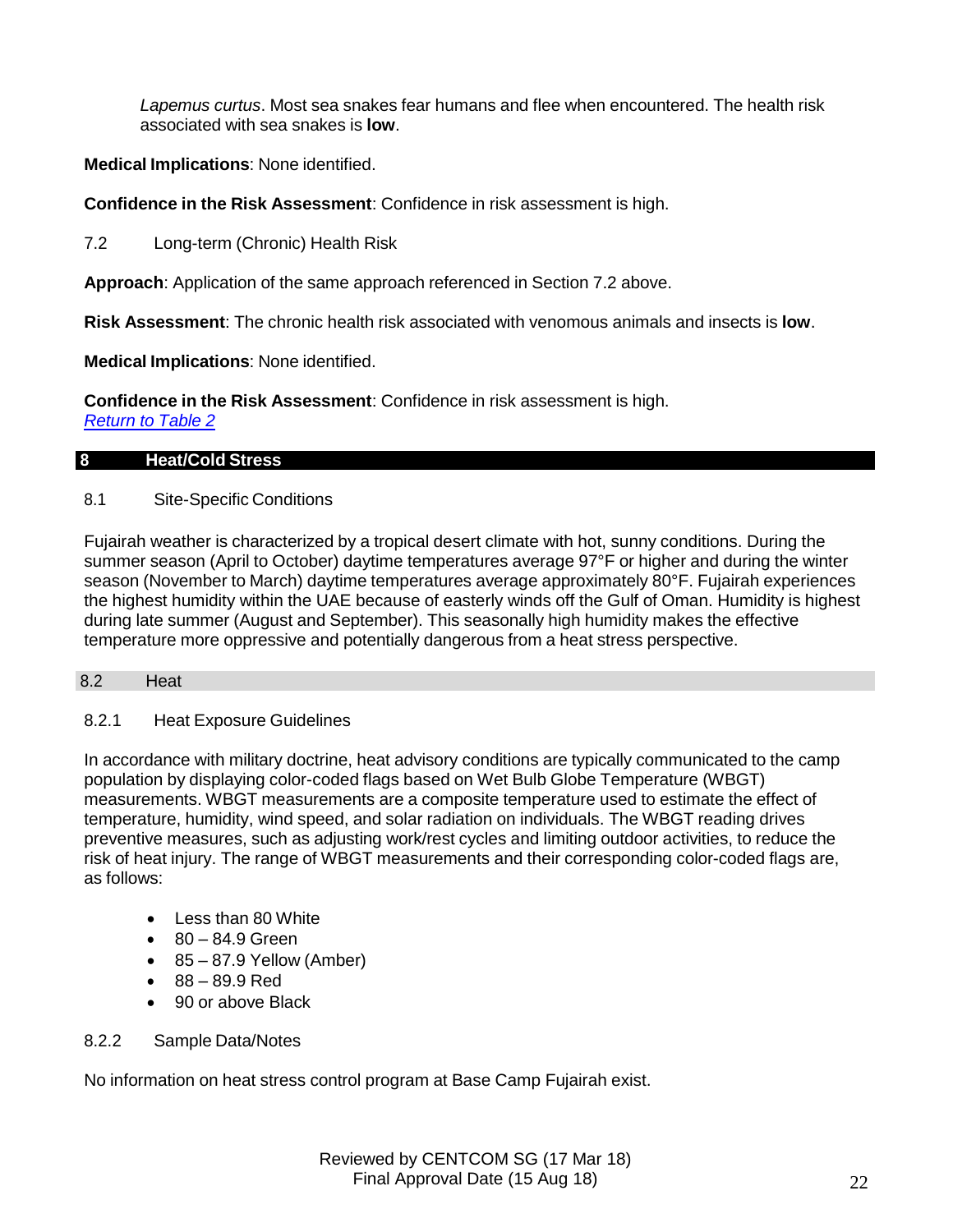# 8.2.3 Short-term (Acute) and Long-term (Chronic) Health Risk

**Approach**: No heat casualty, medical event reports involving heat injuries or heat stress monitoring data were available in the DOEHRS or MESL for Base Camp Fujairah. Risk estimates are based strictly on climatologic data.

### **Risk Assessment**:

- The short-term health risk of heat injury for unacclimatized individuals (i.e., on site less than 4 weeks) and those with underlying health conditions is **moderate**. For all other individuals, the risk is **low**.
- The long-term health risk is l**ow**.

**Medical Implications:** Severity of heat illness can range from mild clinical signs such as clamminess, nausea, disorientation, or headache to life-threatening symptoms requiring hospitalization. Long-term medical implications from heat injuries are rare but can occur, especially with more serious injuries such as heat stroke. Individuals with a history of heat injury, even when medical attention was not sought, are at increased risk for future heat injury; repeat heat injury may have increased severity.

**Confidence in the Risk Assessment**: Based on generally available information on climatic conditions and military heat stress prevention programs, the confidence in risk assessment is high. Individuals who experienced mild symptoms of heat illness may not have sought medical attention; this may lead to an underestimation of the risk.

*Return to Table 1 Return to Table 2*

#### 8.3 Cold

8.3.1 Short (Acute) and Long-term (Chronic) Health Risk

**Approach**: No cold casualty, medical event reports involving cold injuries or cold stress monitoring data were available in the DOEHRS or MESL for Base Camp Fujairah. Risk estimates are based strictly on climatologic data.

**Risk Assessment**: **None identified** due to Fujairah's climate comprised of a very hot summer and a relatively warm winter.

**Medical Implications**: None identified.

**Confidence in the Risk Assessment**: Based on available information on climatic conditions, the confidence in risk assessment is high.

| 9   | <b>Noise</b> |
|-----|--------------|
|     |              |
| 9.1 | $\sim$ ontir |

#### 9.1.1 Exposure Guidelines

The Services have established occupational exposure limits (OEL) for continuous or intermittent noise at 85 decibels on the A-weighted scale (dbA) focused on occupational noise exposures and the prevention of noise-induced hearing loss. These standards may be adjusted for longer work shifts, up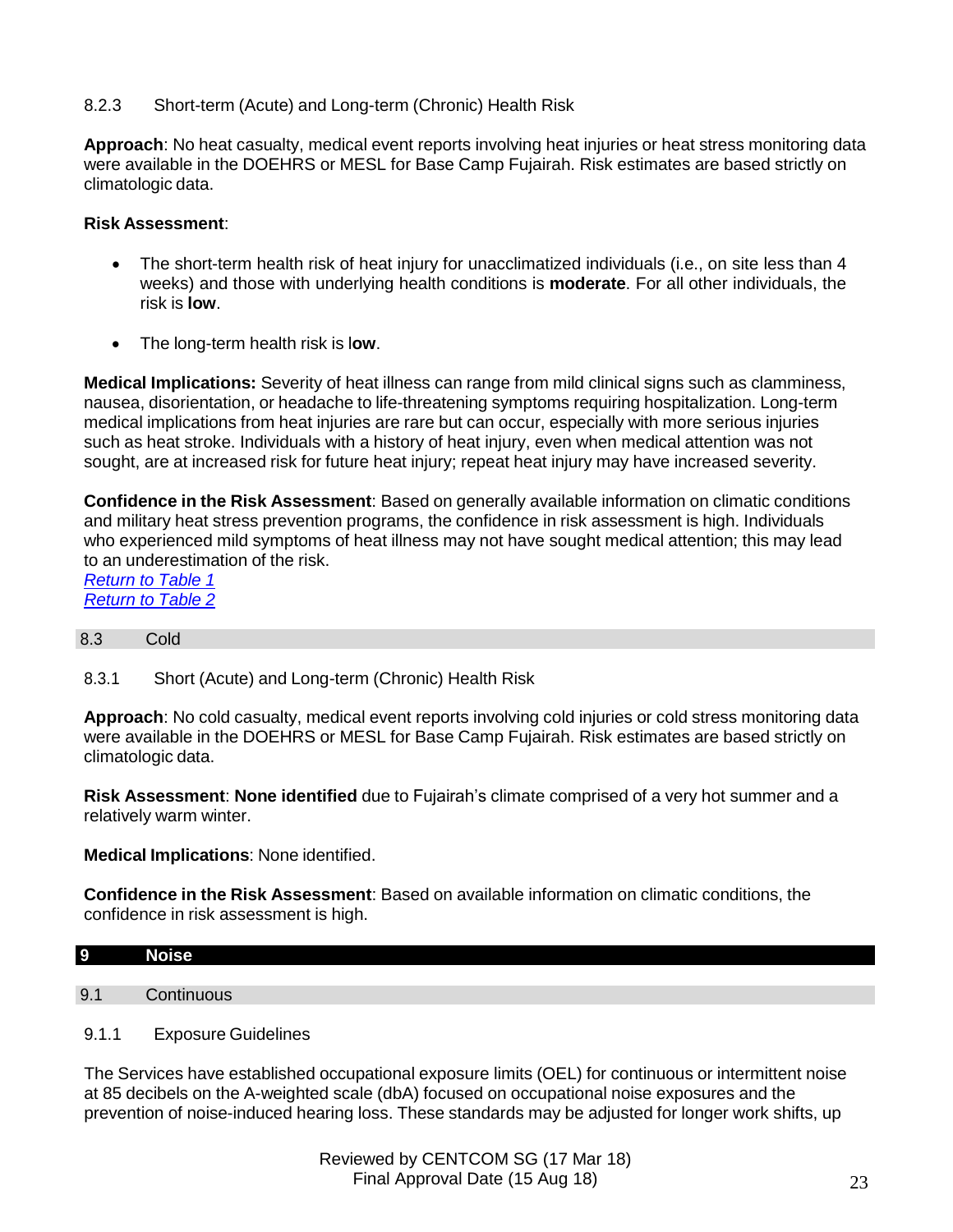to a maximum of 16 hours (see table below). A minimum 8 hour recovery time is required between shifts.

| 8 Hour | lour   | Hour |
|--------|--------|------|
|        | 82 375 | RΩ   |

#### 9.1.2 Site-Specific Conditions

Sources of potential noise include individual commercial and tactical generators, motor vehicles and hand tools used when performing routine maintenance operations of patrol craft. The standard work shift at Base Camp Fujairah is 8 to12 hours, after which personnel return to their contracted living quarters within Fujairah City. Thus, there is a full recovery period for Base Camp Fujairah personnel after noise exposure.

# 9.1.3 Sample Data/Notes

No occupational noise exposure data exists for Base Camp Fujairah.

# 9.1.4 Short (Acute) and Long-term (Chronic) Health Risk

**Approach**: Knowledge of the Service hearing conservation programs and typical sound pressure level measurements associated with the various potential noise generating sources were used to complete the health risk assessment.

### **Risk Assessment**:

- The short-term risk of noise induced hearing loss with the use of appropriate hearing protection use was **low**. Few exposed individuals are expected to have experienced noticeable short-term health effects such as annoyance, speech interference, fatigue and temporary hearing threshold shifts during deployment.
- The long-term risk of noise induced hearing loss with appropriate hearing protection use is **low**.

**Confidence in the Risk Assessment**: Confidence in the health risk assessment is low. The Services have well-established hearing conservation programs and hearing protection is readily available and generally worn by individuals in occupations with known occupational noise exposures. However, the limited availability of information about specific noise sources and enforcement of the use of personal protective equipment diminishes confidence.

*Return to Table 2*

# 9.2 Impulse

9.2.1 Short-term (Acute) and Long-term (Chronic) Health Risks

**Approach**: No information about potential sources of impulse noise (140 dbA or greater) is available for Base Camp Fujairah.

# **Risk Assessment**:

- Short-term health risk: Not evaluated; insufficient data exist upon which to base a health risk assessment.
- Long-term health risk: Not evaluated; insufficient data exist upon which to base a health risk assessment.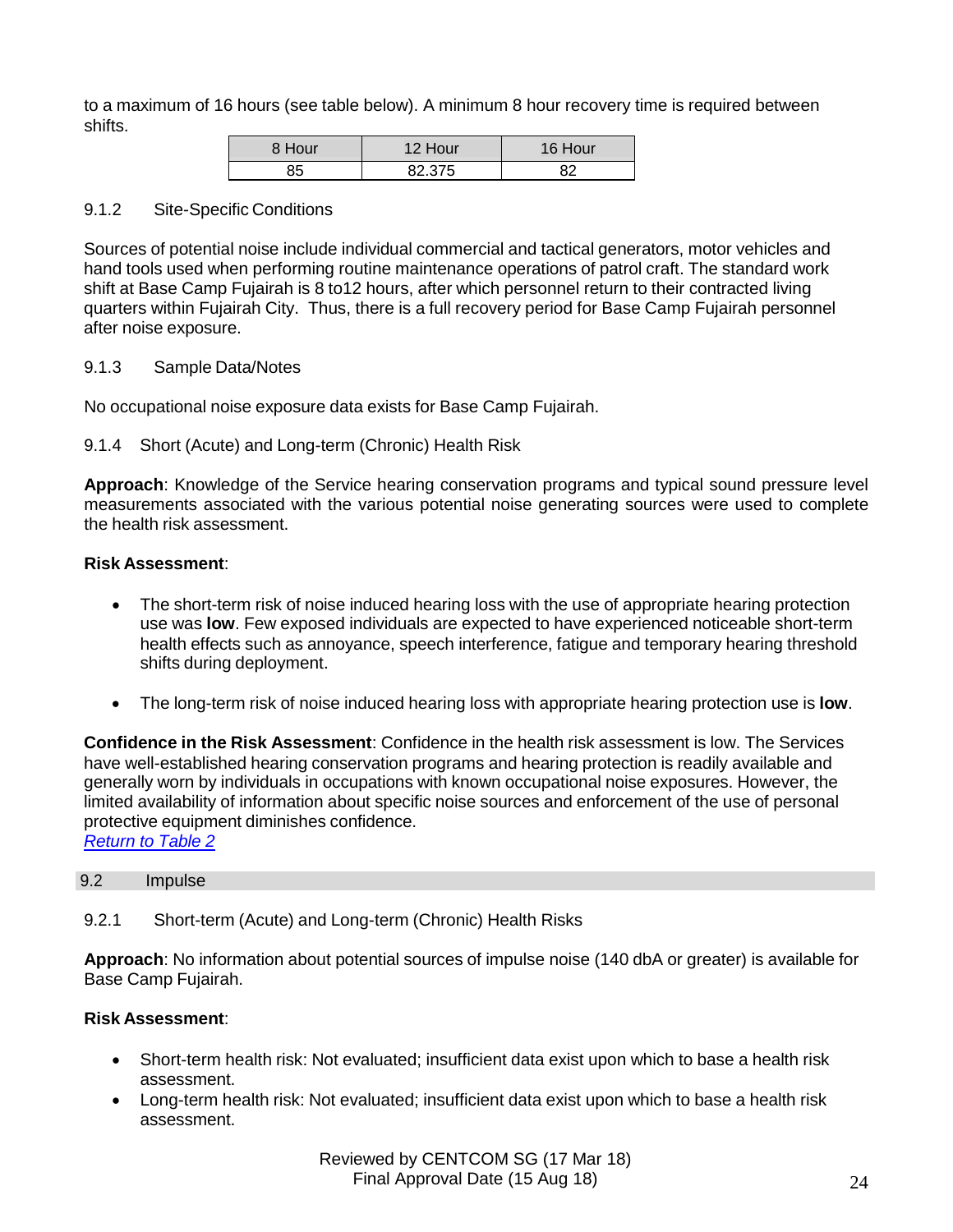### **10 Unique Concerns**

#### 10.1 Asbestos and Lead-Based Paint

10.1.1 Site Specific Conditions

No data on asbestos containing material or peeling lead-based paint are available for Base Camp Fujairah.

10.1.2 Short-term (Acute) and Long-term (Chronic) Health Risk

**Approach**: No data on asbestos and lead-based paint available.

### **Risk Assessment**:

- Short-term health risk: **Not evaluated**; insufficient data exist upon which to base a health risk assessment.
- Long-term health risk: **Not evaluated**; insufficient data exist upon which to base a health risk assessment.

### 10.2 Potential Environmental Contamination Sources

In addition to environmental exposures already discussed, there may be specific occupational exposure pathways associated with vehicle, aircraft, patrol craft and site maintenance. Typical chemicals of concern associated with potential occupational exposures are petroleum, oils, and lubricants. Occupational exposures to these stressors are generally well characterized in garrison and there are procedures in place for storing, handling, using and disposing hazardous materials which generally minimize health risk.

10.2.2 Short-term (Acute) and Long-term (Chronic) Health Risks

**Approach**: Review of existing industrial hygiene data for Camp Base Fujairah.

# **Risk Assessment**:

- Short-term health risk: **Not evaluated**; insufficient data exist upon which to base a health risk assessment.
- Long-term health risk: **Not evaluated**; insufficient data exist upon which to base a health risk assessment.

#### 10.3 Pesticides/Pest Control

10.3.1 Site Specific Conditions

No information is available concerning pest control services available at Base Camp Fujairah.

10.3.2 Short-term (Acute) and Long-term (Chronic) Health Risks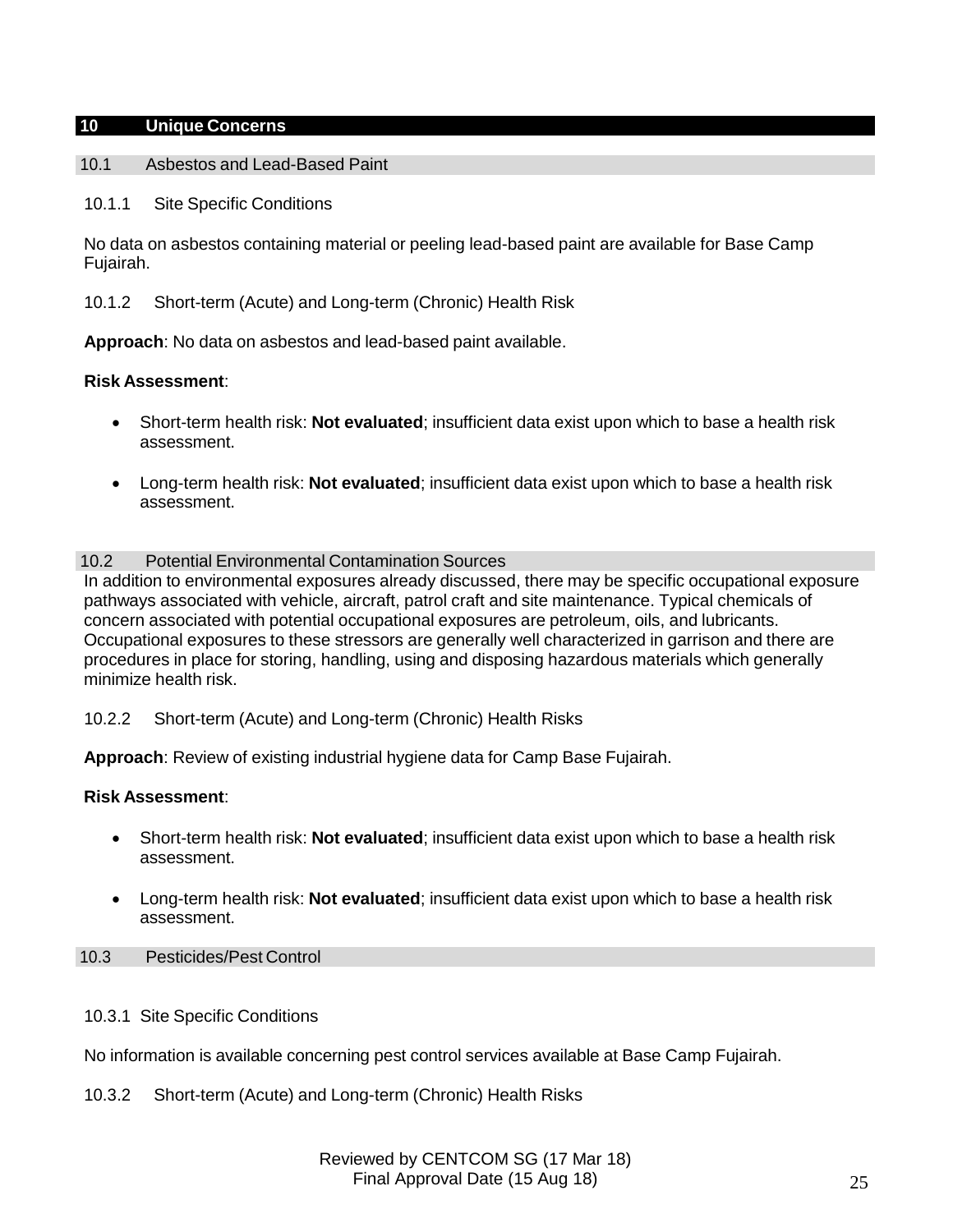# **Risk Assessment**:

- Short-term health risk: **Not evaluated**; no information exists upon which to base a health risk assessment
- Long-term health risk: **Not evaluated**; no information exists upon which to base a health risk assessment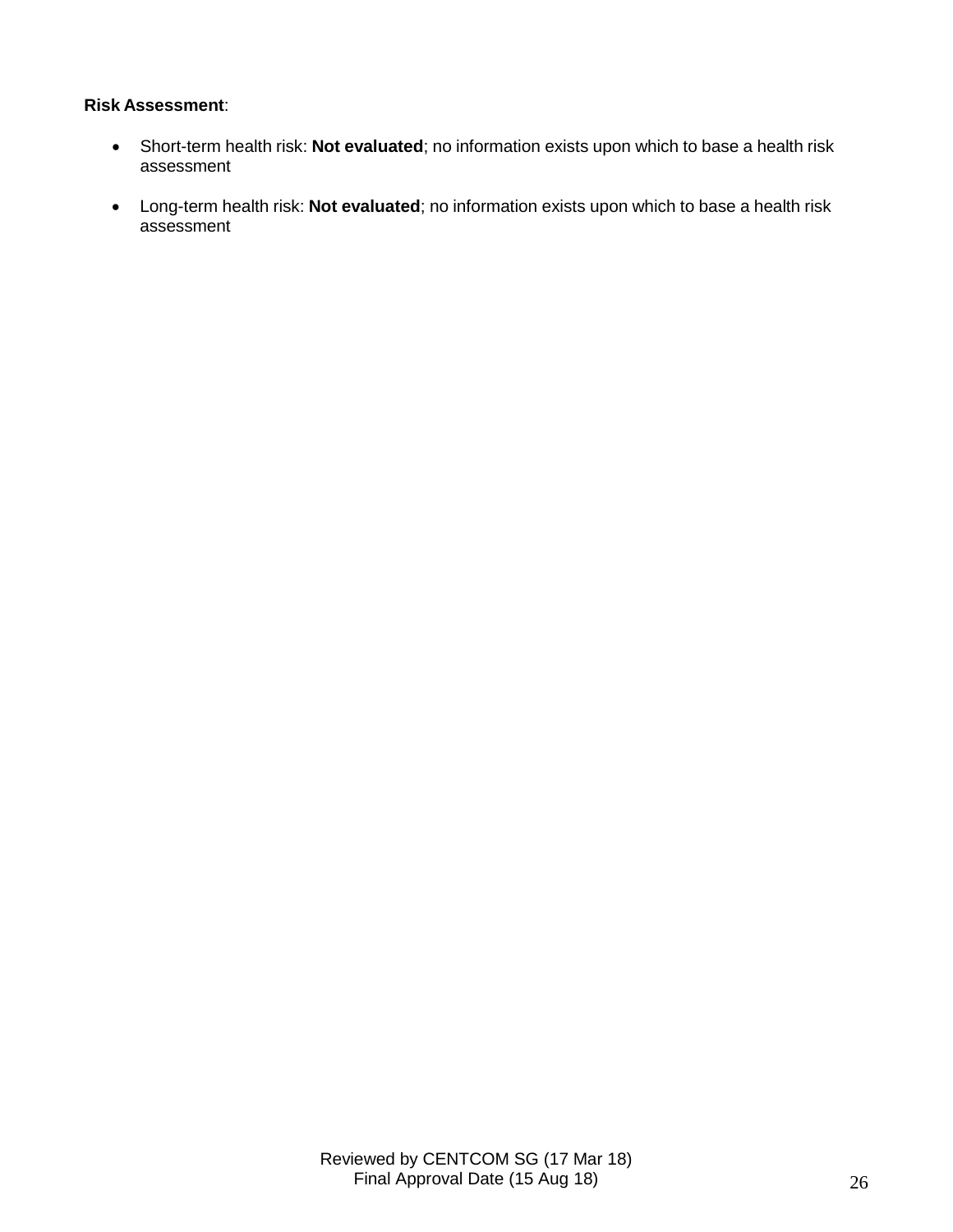# **11 References**

# *POEMS developed according to:*

- **1. DODI 6490.03,** *Deployment Health***, September 2011.**
- **2. MCM 0017-12,** *Procedures for Deployment Health Surveillance,* **December 2012.**
- **3. DODI 6055.05, Occupational and Environmental Health, November 2008.**
- **4. Klaassen, C.D.** *Casarett& Doull's Toxicology:the BasicScienceofExposures***,Chapter 2,Principles of Toxicology; Fifth Edition, McGraw Hill, New York.**

# *Site description and baseline information obtained from:*

- **5. Occupational and Environmental Health Site Assessment, Base Camp Fujairah, September 2014.**
- **6. Occupational and Environmental Health Site Assessment, Base Camp Fujairah, September 2015.**
- **7. United Arab Emirates Post Report – eDiplomat – Area, Geography, and Climate Updated [http://www.ediplomat.com/np/post\\_reports/pr\\_ae.htm,](http://www.ediplomat.com/np/post_reports/pr_ae.htm) August 12, 2003.**

# *Sampling data were obtained from the:*

**8. Defense Occupational and Environmental Health Readiness System at https://doehrs-ih.csd.disa.mil/Doehrs/.**

# *Additional environmental health reports/survey documents are from the:*

- **9. MilitaryExposure Surveillance Library: https://mesl.apgea.army.mil/mesl**
- **10. Department of Veterans Affairs-Environmental Letter – Burn Pits Throughout Iraq, Afghanistan, and Djibouti, April 26, 2010.**

### *Chemicalhazards (air,water, soil)evaluatedbasedon military exposure guidelines (MEGs) and risk assessmentmethodology in:*

- **11. USAPHC TechnicalGuide(TG230):EnvironmentalHealthRiskAssessmentand ChemicalExposure Guidelines for Deployed MilitaryPersonnel, December, 2013 Revision.**
- **12. USACHPPM, Particulate Matter Factsheet No. 64-009-0708, 2008.**
- **13. National Academy of Sciences, Committee on Toxicology: Acute Exposure Guideline Levels for Selected Airborne Chemicals, Volume 8 (2010).**

# *Regional/country information on endemic/infectious disease and heat/cold from the:*

- **14. Centers for Disease Control and Prevention (CDC) Travelers' Health website [\(http://wwwnc.cdc.gov/travel/destinations/uae.htm\),](http://wwwnc.cdc.gov/travel/destinations/uae.htm)) "Destinations" section, United Arab Emirates.**
- **15. World Health Organization Country Profiles/United Arab Emirates [\(http://www.who.int/countries/are/en/\)](http://www.who.int/countries/are/en/))**
- **16. Clinical Toxinology Resources, University of Adelaide, Australia; <http://www.toxinology.com/index.cfm>**.
- **17. Wildlife Middle East News, Volume 2, Issue 3, December 2007.**
- *NOTE. The DOEHRS-EH database was queried to obtain the available sample data for air, soil, and drinking and nondrinking water sources at Base Camp Fujairah, UAE. The data are currently assessed using the TG230 December 2013 Revision as described above contains, the general method involves an initial check of the data which eliminates all chemical substances not detected above 1-year Negligible MEG. Those substances screened out are not considered acute or chronic health hazards so are not assessed further. For remaining substances, acute and chronic health effects are evaluated separately for air and water (soil is only evaluated for long-term health risk). This is performed by deriving separate shortterm and long-term population exposure level estimates (referred to as population exposure point concentrations) that are compared to MEGs derived for similar exposure durations. If exposure point concentrations are less than or equal to Negligible MEGs, the risk is low. If*